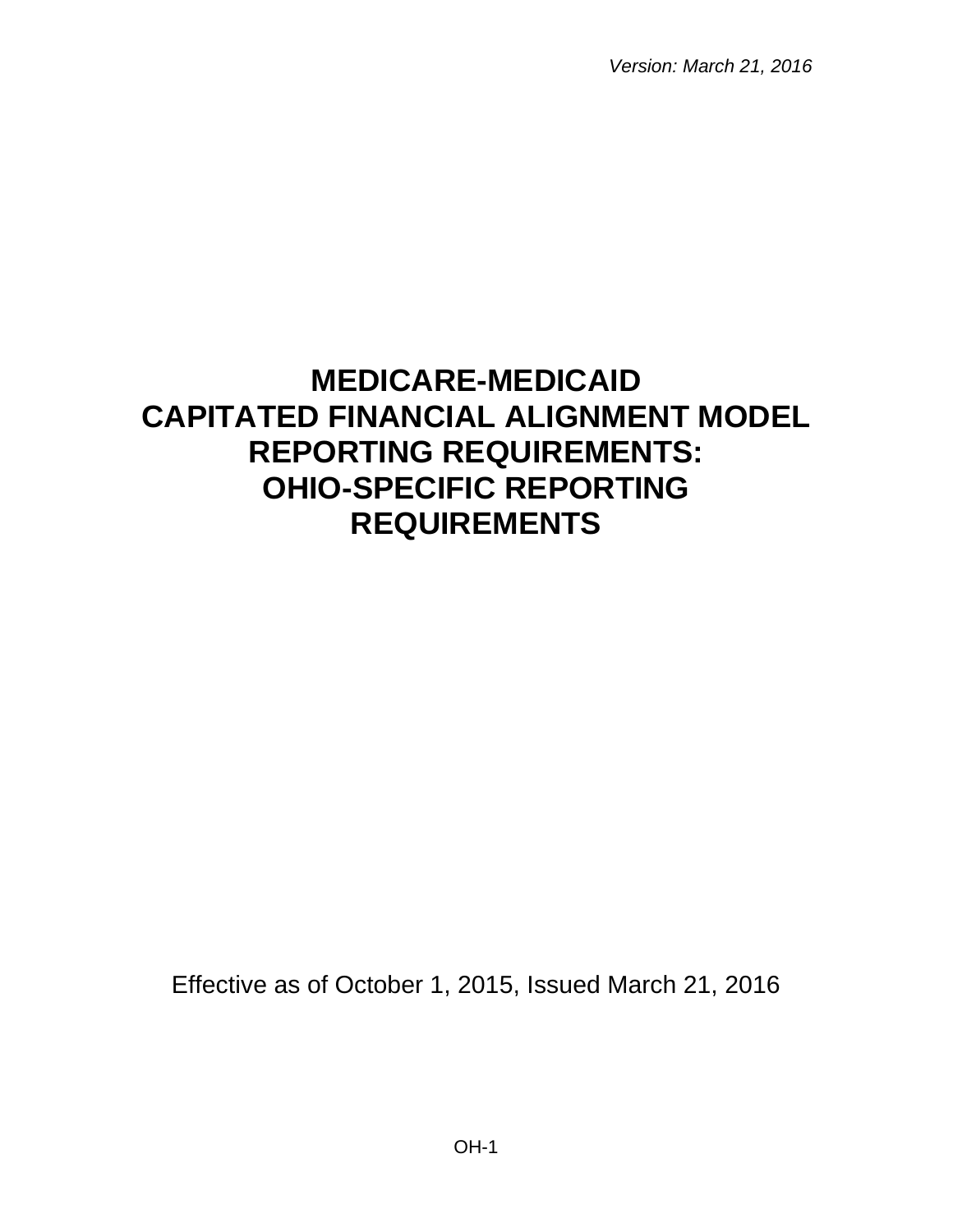## **Table of Contents**

| Ohio-Specific Reporting Requirements AppendixOH-3                |
|------------------------------------------------------------------|
|                                                                  |
|                                                                  |
| Ohio MyCare Demonstration Reporting Population OH-4              |
|                                                                  |
| <b>Guidance on Assessments and Care Plans for Members with a</b> |
|                                                                  |
| Reporting on Disenrolled and Retro-disenrolled Members OH-8      |
|                                                                  |
| <b>Ohio's Implementation, Ongoing, and Continuous Reporting</b>  |
|                                                                  |
|                                                                  |
|                                                                  |
| Section OHII. Organizational Structure and StaffingOH-20         |
| Section OHIII. Performance and Quality Improvement OH-22         |
|                                                                  |
|                                                                  |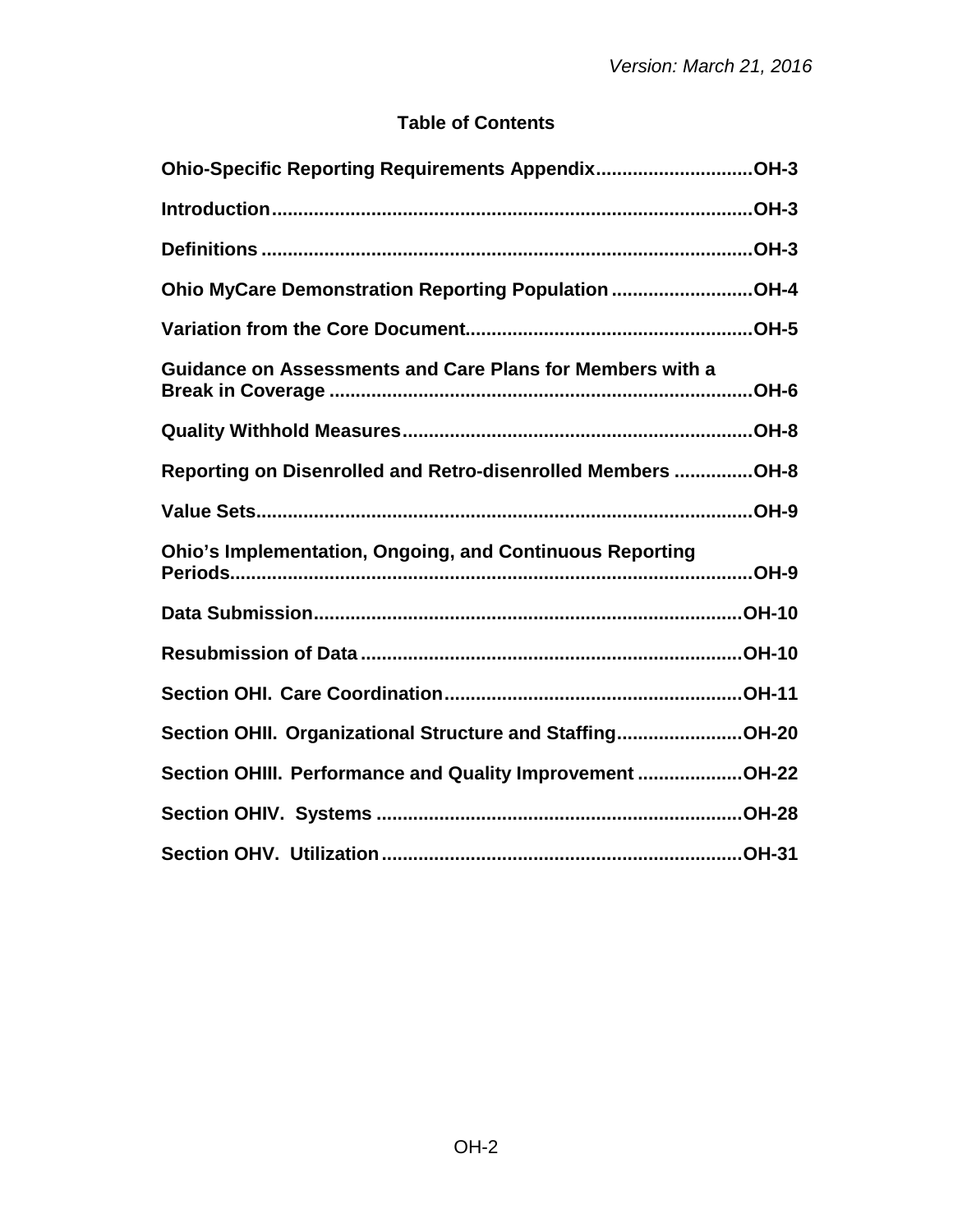## **Ohio-Specific Reporting Requirements Appendix**

## <span id="page-2-1"></span><span id="page-2-0"></span>*Introduction*

The measures in this appendix are required reporting for all MMPs in the Ohio MyCare Demonstration. CMS and the state reserve the right to update the measures in this appendix for subsequent demonstration years. These statespecific measures directly supplement the Medicare-Medicaid Capitated Financial Alignment Model: Core Reporting Requirements, which can be found at the following web address:

[http://www.cms.gov/Medicare-Medicaid-Coordination/Medicare-and-Medicaid-](http://www.cms.gov/Medicare-Medicaid-Coordination/Medicare-and-Medicaid-Coordination/Medicare-Medicaid-Coordination-Office/FinancialAlignmentInitiative/InformationandGuidanceforPlans.html)[Coordination/Medicare-Medicaid-Coordination-](http://www.cms.gov/Medicare-Medicaid-Coordination/Medicare-and-Medicaid-Coordination/Medicare-Medicaid-Coordination-Office/FinancialAlignmentInitiative/InformationandGuidanceforPlans.html)[Office/FinancialAlignmentInitiative/InformationandGuidanceforPlans.html](http://www.cms.gov/Medicare-Medicaid-Coordination/Medicare-and-Medicaid-Coordination/Medicare-Medicaid-Coordination-Office/FinancialAlignmentInitiative/InformationandGuidanceforPlans.html)

MMPs should refer to the core document for additional details regarding Demonstration-wide definitions, reporting phases and timelines, and sampling methodology.

The core and state-specific measures supplement existing Part C and Part D reporting requirements, as well as measures that MMPs report via other vehicles or venues, such as HEDIS<sup>®[1](#page-2-3)</sup> and HOS. CMS and the state will also track key utilization measures, which are not included in this document, using encounter and claims data. The quantitative measures are part of broader oversight, monitoring, and performance improvement processes that include several other components and data sources not described in this document.

MMPs should contact the OH Help Desk at [OHHelpDesk@norc.org](mailto:OHHelpDesk@norc.org) with any questions about the Core Reporting Requirements, Ohio state-specific appendix, or the data submission process.

## <span id="page-2-2"></span>*Definitions*

Calendar Quarter: All quarterly measures are reported on calendar quarters. The four calendar quarters of each calendar year will be as follows:  $1/1 - 3/31$ ,  $4/1 -$ 6/30,  $7/1 - 9/30$ , and  $10/1 - 12/31$ .

Calendar Year: All annual measures are reported on a calendar year basis. Calendar year 2014 (CY1) will be an abbreviated year, with data reported for the time period beginning May 1, 2014 and ending December 31, 2014. Calendar year 2015 (CY2) will represent January 1, 2015 through December 31, 2015.

<span id="page-2-3"></span><sup>&</sup>lt;sup>1</sup> HEDIS<sup>®</sup> is a registered trademark of the National Committee of Quality Assurance (NCQA).  $\overline{a}$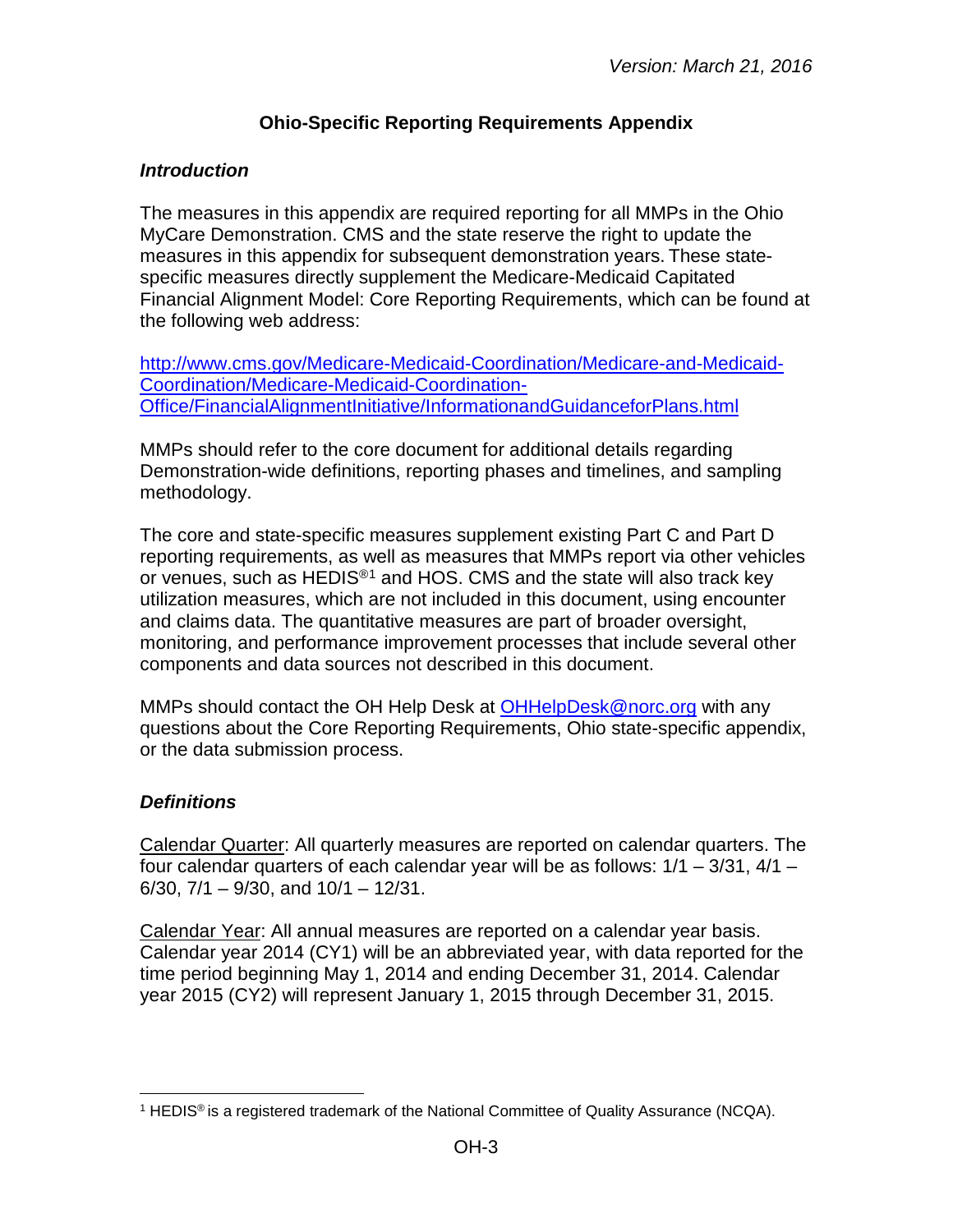Implementation Period: The initial months of the demonstration during which plans will report to CMS and the state on a more intensive reporting schedule. The Implementation Period starts on the first effective enrollment date and continues until the end of the first 2015 calendar year quarter (May 1, 2014 – March 31, 2015).

Long Term Services and Supports (LTSS): A range of home and community based services designed to meet a beneficiary's need as an alternative to long term nursing facility care to enable a person to live as independently as possible. Examples include assistance with bathing, dressing and other basic activities of daily life and self-care, as well as support for everyday tasks such as laundry, shopping and transportation.

Primary Care Provider (PCP): Primary care physicians licensed by the state of Ohio and board certified in family practice, internal medicine, general practice, obstetrics/gynecology, or geriatrics, state licensed physician assistants, or a physician extender who is a registered nurse practitioner or advanced practice nurse or advanced practice nurse group practice within an acceptable specialty as required under state regulation.

## <span id="page-3-0"></span>*Ohio MyCare Demonstration Reporting Population*

Because some members in Ohio receive Medicare and Medicaid coverage through MyCare Ohio while others receive only their Medicaid benefits through MyCare Ohio, the distinction between these members for reporting purposes is clarified as follows.

For the purpose of all Core and state-specific reporting, Ohio MMPs are to report only on members enrolled to receive both Medicare and Medicaid benefits through the MMP. Ohio MMPs should only report on members who are enrolled in the MMP's Medicare-Medicaid MyCare program. MMPs should not include members who are enrolled in the Medicaid-only portion of MyCare. Of note, passive enrollment for the Medicare-Medicaid MyCare Demonstration in Ohio began in January 2015. Data reported after passive enrollment should include both Medicare-Medicaid members who opt in<sup>[2](#page-3-1)</sup> and Medicare-Medicaid members who are passively enrolled into the MMP at any point. MMPs can identify this information on the enrollment file using the enrollment source codes in the CMS DTRR file. Code J represents state-submitted passive enrollment and Code L represents the opt-in population or MMP beneficiary election. Reporting of both Core measures in HPMS and state-specific measures via the FAI Data Collection System should exclude data for members who are Medicaid-only and should only include Medicare-Medicaid dual enrollees.

<span id="page-3-1"></span> $2$  For the Ohio Capitated Financial Alignment Demonstration, "opt-in" specifically refers to members who choose to actively enroll in a MMP at any point during the demonstration. Passive enrollment does not include members who were are automatically enrolled into a Medicaid-only program with an affiliated MMP.  $\overline{a}$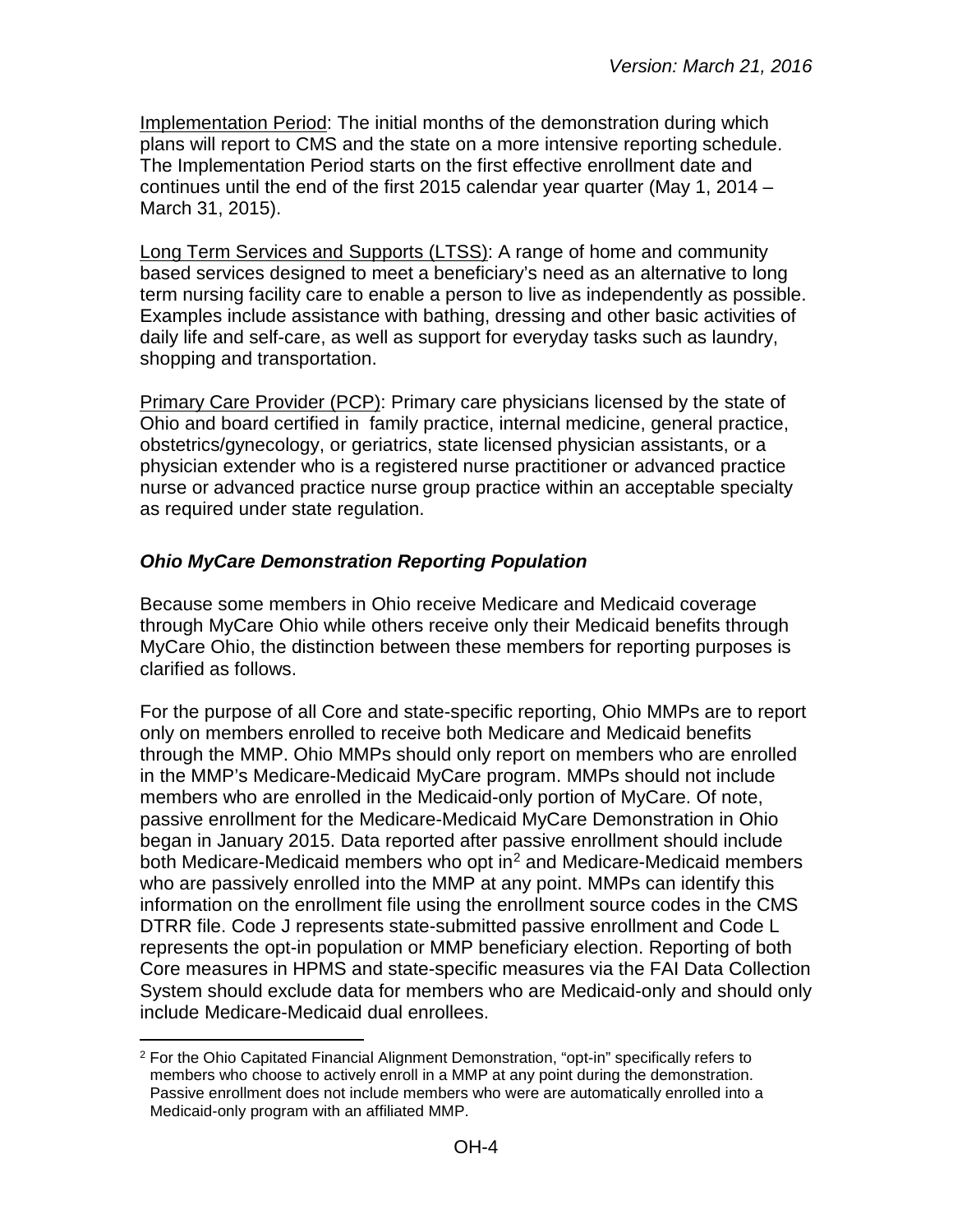## <span id="page-4-0"></span>*Variation from the Core Document*

## Core 2.1 and Core 2.2

Due to MyCare Ohio's inclusion of a Medicaid-only product, in addition to a Medicare-Medicaid product, there are some caveats to the reporting of the core measures that pertain to assessments (i.e., Core Measure 2.1 and Core Measure 2.2).

Some members who were previously enrolled in the MMPs' affiliated Medicaidonly programs were passively enrolled into the Medicare-Medicaid program on January 1, 2015. Since the assessments used in MyCare are the same regardless of whether a member is in a Medicaid-only product or the MMP, MMPs will not be required to complete an additional assessment for individuals who have previously received a comprehensive initial assessment in the Medicaid-only MyCare program or from another MyCare MMP. As such, for formerly Medicaid-only members with an initial assessment completed prior to January 2015, MMPs are to report those assessments as having been completed in the January 2015 monthly reporting period.

Similarly, if a member in a MyCare Medicaid-only product opted out of passive enrollment in January, but subsequently chose to opt in to an MMP affiliated with the plan in which they were previously enrolled, the MMP does not need to complete a new assessment as long as the prior assessment was completed less than one year prior to opting in to the MMP. In this case, the MMP should report the assessment as having been completed in the month of opt-in.

MMPs should refer to the Core reporting requirements for detailed specifications for reporting Core 2.1 and Core 2.2. For example, Core 2.1 should only include members whose 90th day of enrollment occurred during the reporting period. Members enrolled into the Medicare-Medicaid MyCare Program on January 1, 2015 would reach their 90th day (3 full months) on March 31, 2015. Therefore, these members would be reported in the data submission for the March monthly reporting period, even if their assessment was marked as complete in January 2015.

MMPs will be required to contact enrollees to ensure there are no changes to the health status or additional needs as a result of expanded coverage per the requirements in Section 2.5.3.2.3.7 of the three-way contract and update the member care plan as necessary. For instance, a person whose hypertension was well maintained under Medicare FFS and Medicare Part D may need support through transition to the new MMP. This information may have been captured in the assessment, but not specifically addressed since it was covered through a separate benefit. Necessary updates should be made to the member care plan. MMPs should not report these contacts through Core 2.1 or 2.2, however.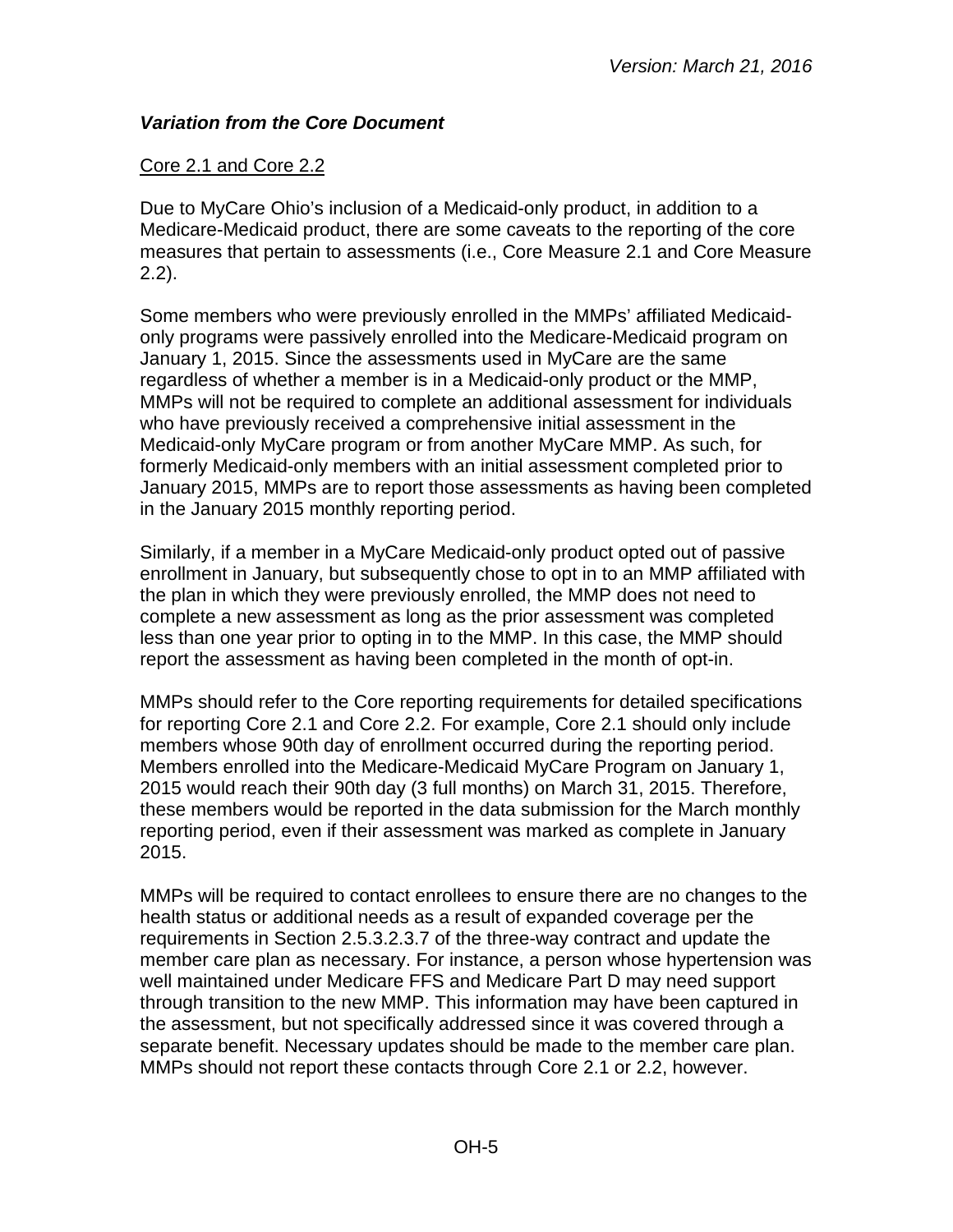## Core 2.3

For Core 2.3, Members with an annual reassessment, MMPs should determine whether members are eligible for an annual reassessment using the actual date an assessment was completed, even if that date occurred when the member was enrolled in the Medicaid-only MyCare program.

#### Core 9.2

The following section provides additional guidance about identifying individuals enrolled in the MMP that are "nursing home certifiable," or meeting the nursing facility level of care (NF LOC), for the purposes of reporting Core 9.2

Within Core 9.2, "nursing home certifiable" members are defined as "members living in the community, but requiring an institutional level of care" (see the Core Reporting Requirements). Ohio MMPs should consider any members who are enrolled in the MyCare Waiver and who are also in the Medicare-Medicaid product to be considered nursing home certifiable. As with all measures, members enrolled in the Medicaid-only product are not eligible to be reported in Core 9.2. MMPs should refer to the benefit plan code on the enrollment file to identify members who are enrolled in the MyCare Waiver.

#### <span id="page-5-0"></span>*Guidance on Assessments and Care Plans for Members with a Break in Coverage*

#### Comprehensive Assessments

To determine if an assessment should be conducted for a member that reenrolled in the same or a different MMP, the MMP should first determine if the member previously received an assessment from any plan in the MyCare Ohio program. If the member did receive an assessment and it was completed within one year of his/her most recent enrollment date, then the MMP is not necessarily required to conduct a new assessment. Instead, the MMP can:

- 1. Perform any risk stratification, claims data review, or other analyses as required by the three-way contract to detect any changes in the member's condition since the assessment was conducted; and
- 2. Ask the member (or his/her authorized representative) if there has been a change in the member's health status or needs since the assessment was conducted.

The MMP must document any risk stratification, claims data review, or other analyses that are performed to detect any changes in the member's condition. The MMP must also document its outreach attempts and the discussion(s) with the member (or his/her authorized representative) to determine if there was a change in the member's health status or needs.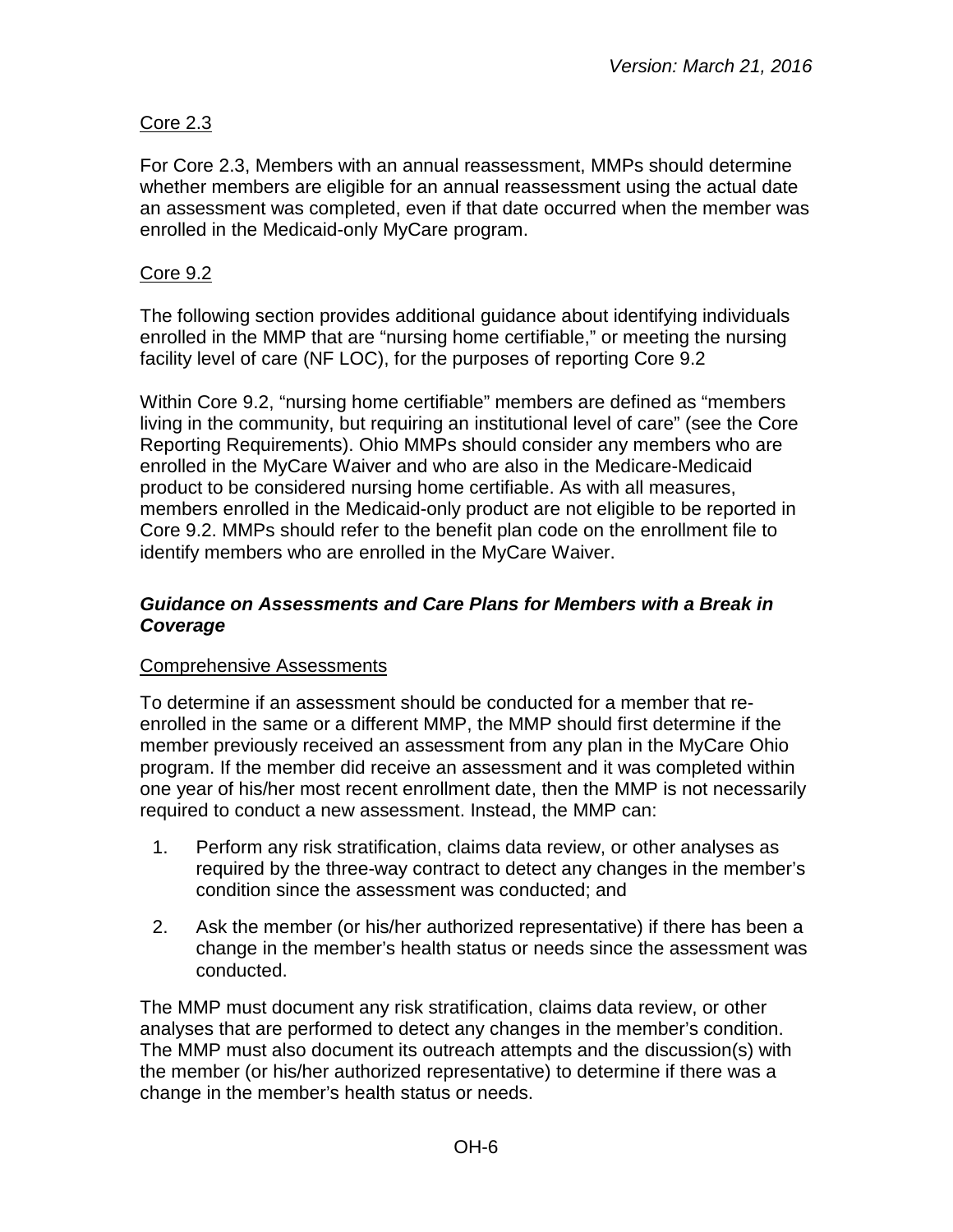If a change is identified, the MMP must update the prior assessment accordingly or conduct a new assessment within the timeframe prescribed by the contract. If there are no changes, the MMP is not required to revise or conduct the assessment unless requested by the member (or his/her authorized representative or provider). Please note, if the MMP prefers to conduct assessments on all re-enrollees regardless of status, it may continue to do so.

Once the MMP has revised or conducted the assessment as needed or confirmed that the prior assessment is still accurate, the MMP can mark the assessment as complete for the member's current enrollment. The MMP would then report that completion according to the specifications for Core 2.1 and Core 2.2. When reporting these core measures, the MMP should count the 90 days from the member's most recent enrollment effective date, and should report the assessment based on the date the prior assessment was either confirmed to be accurate or a new assessment was completed.

If the MMP is unable to reach a re-enrolled member to determine if there was a change in health status, then the MMP may report that member as unable to be reached so long as the MMP made the requisite number of outreach attempts. If a re-enrolled member refuses to discuss his/her health status with the MMP, then the MMP may report that member as unwilling to participate in the assessment.

If an assessment was not completed for the re-enrolled member during his/her prior enrollment period in MyCare Ohio, or if it has been more than one year since the member's assessment was completed, the MMP is required to conduct an assessment for the member within the timeframe prescribed by the contract. The MMP must make the requisite number of attempts to reach the member (at minimum) after his/her most recent enrollment effective date, even if the member was reported as unable to be reached during his/her prior enrollment. Similarly, members that refused the assessment during their prior enrollment must be asked again to participate (i.e., the MMP may not carry over a refusal from one enrollment period to the next).

#### Individualized Care Plans

If the MMP updates the prior assessment or conducts a new assessment for the re-enrolled member, the MMP must revise the Individualized Care Plan (ICP) accordingly within the timeframe prescribed by the contract. Once the ICP is revised, the MMP may mark the ICP as complete for the member's current enrollment. If the MMP determines that no updates are required to the previously developed ICP, the MMP may mark the ICP as complete for the current enrollment at the same time that the assessment is marked complete. The MMP would then follow the applicable state-specific measure specifications for reporting the completion. Please note, for purposes of reporting, the ICP for the re-enrolled member should be classified as an *initial* ICP.

If an ICP was not completed for the re-enrolled member during his/her prior enrollment period in MyCare Ohio, or if it has been more than one year since the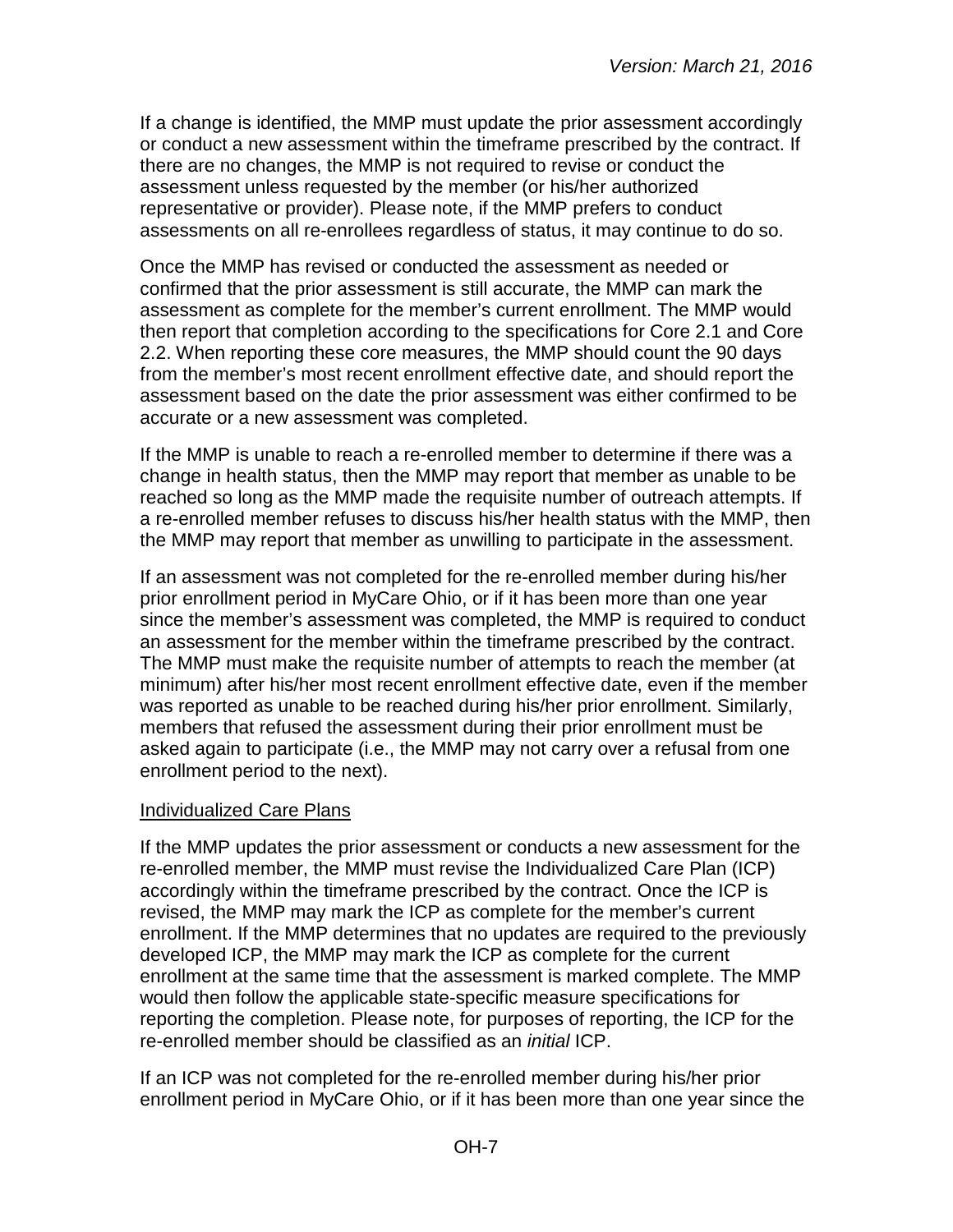member's ICP was completed, the MMP is required to develop an ICP for the member within the timeframe prescribed by the contract. The MMP must also follow the above guidance regarding reaching out to members that previously refused to participate or were not reached.

#### Annual Reassessments and ICP Updates

The MMP must follow contract requirements regarding the completion of annual reassessments and updates to ICPs. If the MMP determined that an assessment/ICP from a member's prior enrollment was accurate and marked that assessment/ICP as complete for the member's current enrollment, the MMP should count continuously from the date that the assessment/ICP was completed in the prior enrollment period to determine the due date for the annual reassessment and ICP update. For example, when reporting Core 2.3, the MMP should count 365 days from the date when the assessment was actually completed, even if that date was during the member's prior enrollment period.

## <span id="page-7-0"></span>*Quality Withhold Measures*

CMS and the state will establish a set of quality withhold measures, and MMPs will be required to meet established thresholds. Throughout this document, statespecific quality withhold measures are marked with the following symbol for Demonstration Year 1: (i) and the following symbol for Demonstration Years 2 and 3: (ii). For more information about the state-specific quality withhold measures for Demonstration Year 1, refer to the Quality Withhold Technical Notes (DY 1): Ohio-Specific Measures at [http://www.cms.gov/Medicare-Medicaid-](http://www.cms.gov/Medicare-Medicaid-Coordination/Medicare-and-Medicaid-Coordination/Medicare-Medicaid-Coordination-Office/FinancialAlignmentInitiative/InformationandGuidanceforPlans.html)[Coordination/Medicare-and-Medicaid-Coordination/Medicare-Medicaid-Coordination-](http://www.cms.gov/Medicare-Medicaid-Coordination/Medicare-and-Medicaid-Coordination/Medicare-Medicaid-Coordination-Office/FinancialAlignmentInitiative/InformationandGuidanceforPlans.html)[Office/FinancialAlignmentInitiative/InformationandGuidanceforPlans.html.](http://www.cms.gov/Medicare-Medicaid-Coordination/Medicare-and-Medicaid-Coordination/Medicare-Medicaid-Coordination-Office/FinancialAlignmentInitiative/InformationandGuidanceforPlans.html) Additional information on the withhold methodology and benchmarks for Demonstration Years 2 and 3 will be provided at a later time.

## <span id="page-7-1"></span>*Reporting on Disenrolled and Retro-disenrolled Members*

Unless otherwise indicated in the reporting requirements, MMPs should report on all Medicare-Medicaid members enrolled in the demonstration who meet the definition of the data elements, regardless of whether that member was subsequently disenrolled from the MMP. Measure-specific guidance on how to report on disenrolled members is provided under the Notes section of each statespecific measure.

Due to retro-disenrollment of members, there may be instances in which there is a lag between a member's effective disenrollment date and the date on which the MMP is informed about that disenrollment. This time lag might create occasional data inaccuracies if an MMP includes members in reports who had in fact disenrolled before the start of the reporting period. If MMPs are aware at the time of reporting that a member has been retro-disenrolled with a disenrollment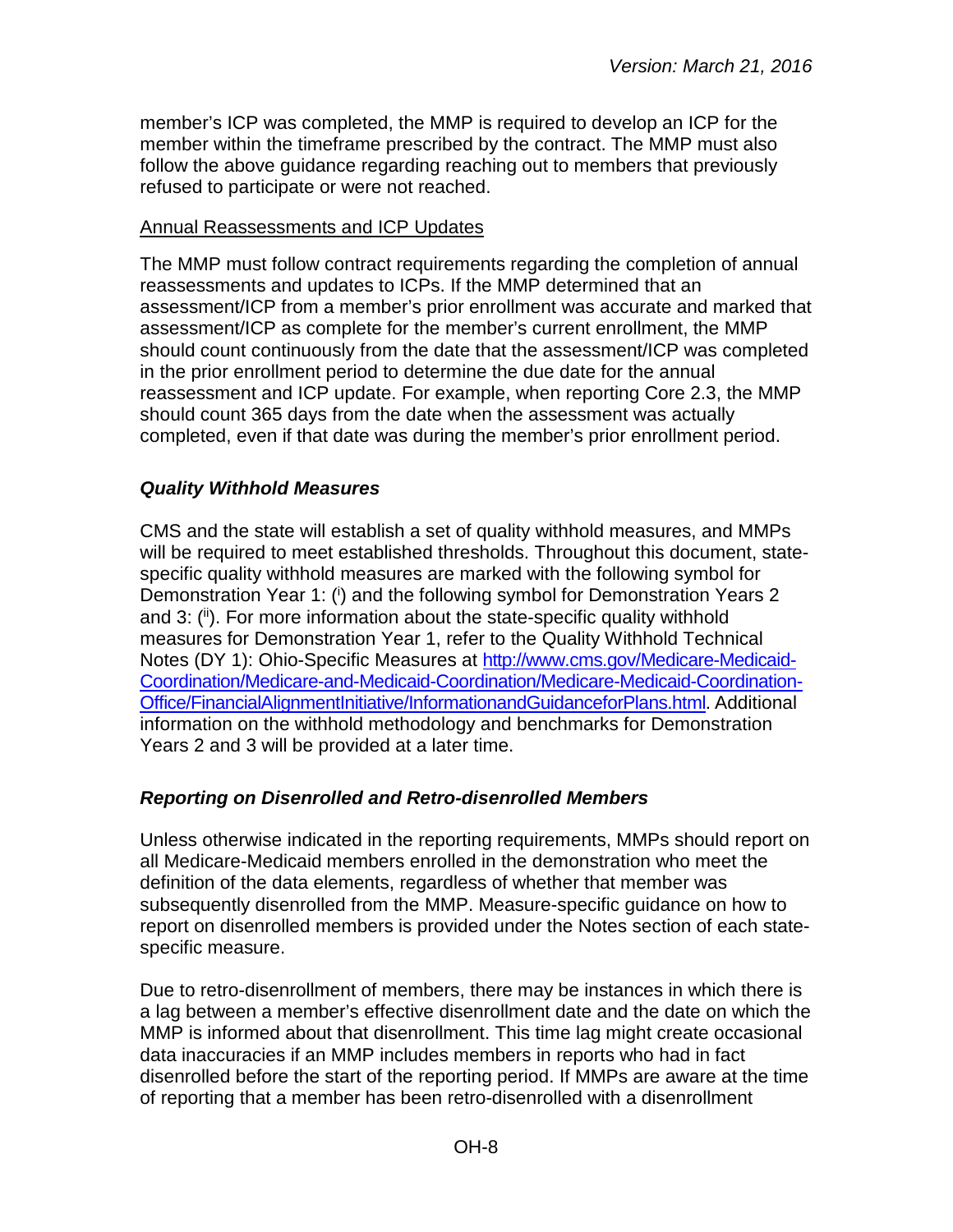effective date prior to the reporting period (and therefore was not enrolled during the reporting period in question), then MMPs may exclude that member from reporting. Please note that MMPs are *not* required to re-submit corrected data should you be informed of a retro-disenrollment subsequent to a reporting deadline. MMPs should act upon their best and most current knowledge at the time of reporting regarding each member's enrollment status.

## <span id="page-8-0"></span>*Value Sets*

The measure specifications in this document refer to code value sets that must be used to determine and report measure data element values. A value set is the complete set of codes used to identify a service or condition included in a measure. The Ohio State-Specific Value Sets Workbook includes all value sets and codes needed to report certain measures included in the Ohio-Specific Reporting Requirements and is intended to be used in conjunction with the measure specifications outlined in this document. The Ohio State-Specific Value Sets Workbook can be found on the CMS website at the following address: [http://www.cms.gov/Medicare-Medicaid-Coordination/Medicare-and-Medicaid-](http://www.cms.gov/Medicare-Medicaid-Coordination/Medicare-and-Medicaid-Coordination/Medicare-Medicaid-Coordination-Office/FinancialAlignmentInitiative/InformationandGuidanceforPlans.html)[Coordination/Medicare-Medicaid-Coordination-](http://www.cms.gov/Medicare-Medicaid-Coordination/Medicare-and-Medicaid-Coordination/Medicare-Medicaid-Coordination-Office/FinancialAlignmentInitiative/InformationandGuidanceforPlans.html)[Office/FinancialAlignmentInitiative/InformationandGuidanceforPlans.html.](http://www.cms.gov/Medicare-Medicaid-Coordination/Medicare-and-Medicaid-Coordination/Medicare-Medicaid-Coordination-Office/FinancialAlignmentInitiative/InformationandGuidanceforPlans.html)

| <b>Demonstration Year 1</b> |                              |                             |                                                                                                    |  |
|-----------------------------|------------------------------|-----------------------------|----------------------------------------------------------------------------------------------------|--|
|                             | <b>Phase</b>                 | <b>Dates</b>                | <b>Explanation</b>                                                                                 |  |
| Continuous<br>Reporting     | <b>Implementation Period</b> | 5-1-14 through 3-31-15      | From the first effective<br>enrollment date through<br>the end of the first quarter<br>of 2015.    |  |
|                             | <b>Ongoing Period</b>        | 5-1-14 through 12-31-15     | From the first effective<br>enrollment date through<br>the end of the first<br>demonstration year. |  |
|                             |                              | <b>Demonstration Year 2</b> |                                                                                                    |  |
| Continuous<br>Reporting     | <b>Ongoing Period</b>        | 1-1-16 through 12-31-16     | From January 1st through<br>the end of the second<br>demonstration year.                           |  |
| <b>Demonstration Year 3</b> |                              |                             |                                                                                                    |  |
| Continuous<br>Reporting     | <b>Ongoing Period</b>        | 1-1-17 through 12-31-17     | From January 1st through<br>the end of the third<br>demonstration year.                            |  |

## <span id="page-8-1"></span>*Ohio's Implementation, Ongoing, and Continuous Reporting Periods*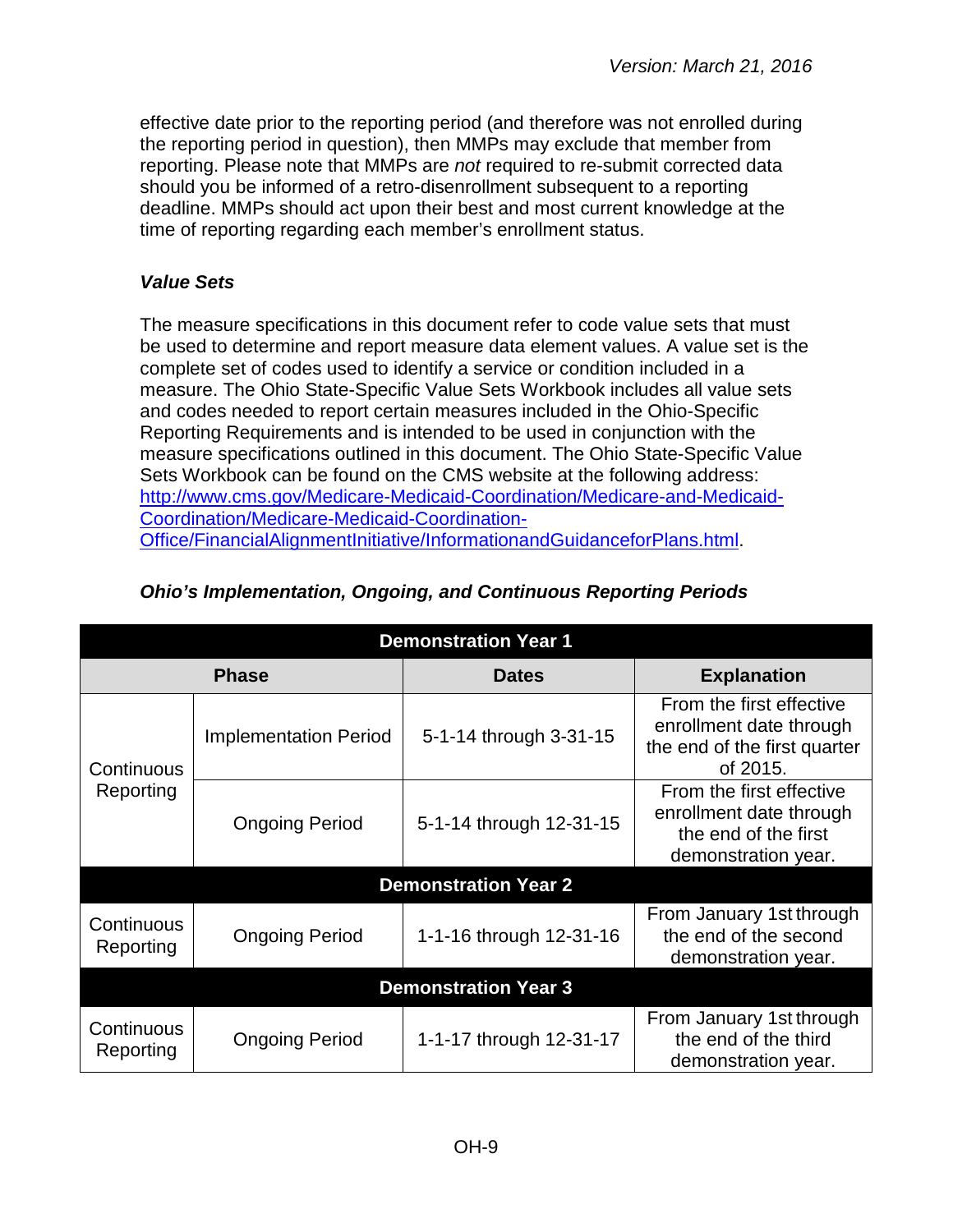## <span id="page-9-0"></span>*Data Submission*

All MMPs will submit state-specific measure data through the web-based Financial Alignment Initiative (FAI) Data Collection System (DCS), unless otherwise specified in the measure description. All data submissions must be submitted to this site by 5:00p.m. ET on the applicable due date. This site can be accessed at the following web address: [https://Financial-Alignment-](https://financial-alignment-initiative.norc.org/)[Initiative.NORC.org](https://financial-alignment-initiative.norc.org/)

(Note: Prior to the first use of the system, all MMPs will receive an email notification with the username and password that has been assigned to their plan. This information will be used to log in to the FAI system and complete the data submission.)

All MMPs will submit core measure data in accordance with the Core Reporting Requirements. Submission requirements vary by measure, but most core measures are reported through the Health Plan Management System (HPMS).

Please note, late submissions may result in compliance action from CMS.

## <span id="page-9-1"></span>*Resubmission of Data*

MMPs must comply with the following steps to resubmit data after an established due date:

- 1. Email the OH HelpDesk [\(OHHelpDesk@norc.org\)](mailto:OHHelpDesk@norc.org) to request resubmission.
	- o Specify in the email which measures need resubmission;
	- o Specify for which reporting period(s) the resubmission is needed; and
	- o Provide a brief explanation for why the data need to be resubmitted.
- 2. After review of the request, the OH HelpDesk will notify the MMP once the FAI Data Collection System and/or HPMS has been re-opened.
- 3. Resubmit data through the applicable reporting system.
- 4. Notify the OH HelpDesk again after resubmission has been completed.

Please note, requests for resubmission after an established due date may result in compliance action from CMS.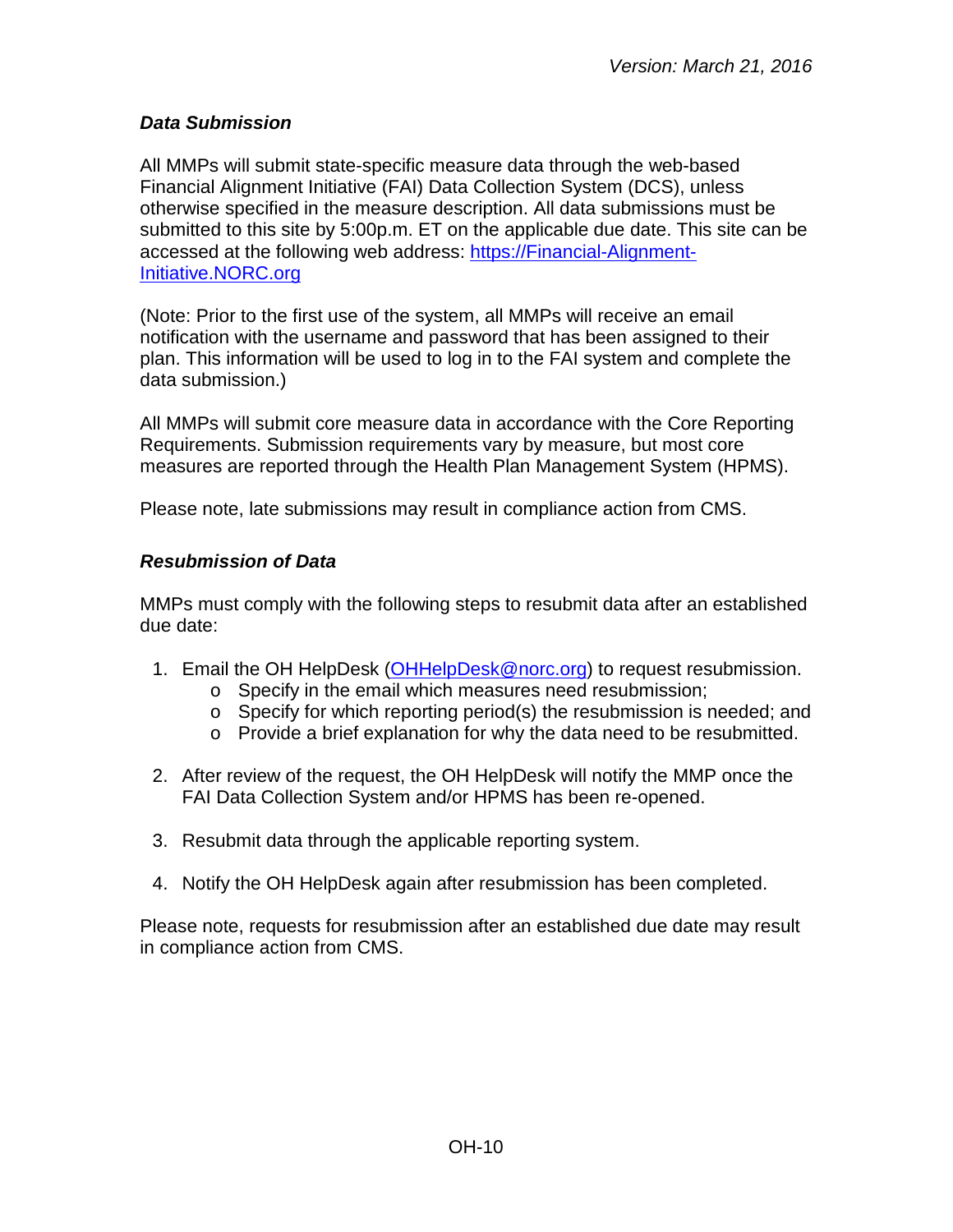# <span id="page-10-0"></span>**Section OHI. Care Coordination**

| <b>IMPLEMENTATION</b>                  |                                        |                |                                                                                                     |                                                                                           |  |
|----------------------------------------|----------------------------------------|----------------|-----------------------------------------------------------------------------------------------------|-------------------------------------------------------------------------------------------|--|
| <b>Reporting</b><br><b>Section</b>     | <b>Reporting</b><br><b>Frequency</b>   | Level          | <b>Reporting</b><br><b>Period</b>                                                                   | <b>Due Date</b>                                                                           |  |
| OH <sub>1</sub> . Care<br>Coordination | Monthly,<br>beginning<br>after 90 days | Contract       | Current<br>Month<br>Ex:<br>$1/1 - 1/31$                                                             | By the end of the<br>month following the<br>last day of the<br>reporting period           |  |
|                                        |                                        | <b>ONGOING</b> |                                                                                                     |                                                                                           |  |
| <b>Reporting</b><br><b>Section</b>     | <b>Reporting</b><br><b>Frequency</b>   | Level          | <b>Reporting</b><br><b>Periods</b>                                                                  | <b>Due Date</b>                                                                           |  |
| OH1. Care<br>Coordination              | Quarterly                              | Contract       | Current<br>Calendar<br>Quarter<br>Ex:<br>$1/1 - 3/31$<br>$4/1 - 6/30$<br>$7/1 - 9/30$<br>10/1-12/31 | By the end of the<br>second month<br>following the last day<br>of the reporting<br>period |  |

OH1.1 Members with care plans within 90 days of enrollment.

| <b>Element</b><br><b>Letter</b> | <b>Element Name</b>   | <b>Definition</b>     | <b>Allowable</b><br><b>Values</b> |
|---------------------------------|-----------------------|-----------------------|-----------------------------------|
| Α.                              | Total number of       | Total number of       | Field Type: Numeric               |
|                                 | members enrolled      | members enrolled      |                                   |
|                                 | whose 90th day of     | whose 90th day of     |                                   |
|                                 | enrollment occurred   | enrollment occurred   |                                   |
|                                 | within the reporting  | within the reporting  |                                   |
|                                 | period.               | period.               |                                   |
| <b>B.</b>                       | Total number of       | Of the total reported | Field type: Numeric               |
|                                 | members who were      | in A, the number of   |                                   |
|                                 | documented as         | members who were      | Note: Is a subset of A.           |
|                                 | unwilling to complete | documented as         |                                   |
|                                 | a care plan within 90 | unwilling to complete |                                   |
|                                 | days of enrollment.   | a care plan within 90 |                                   |
|                                 |                       | days of enrollment.   |                                   |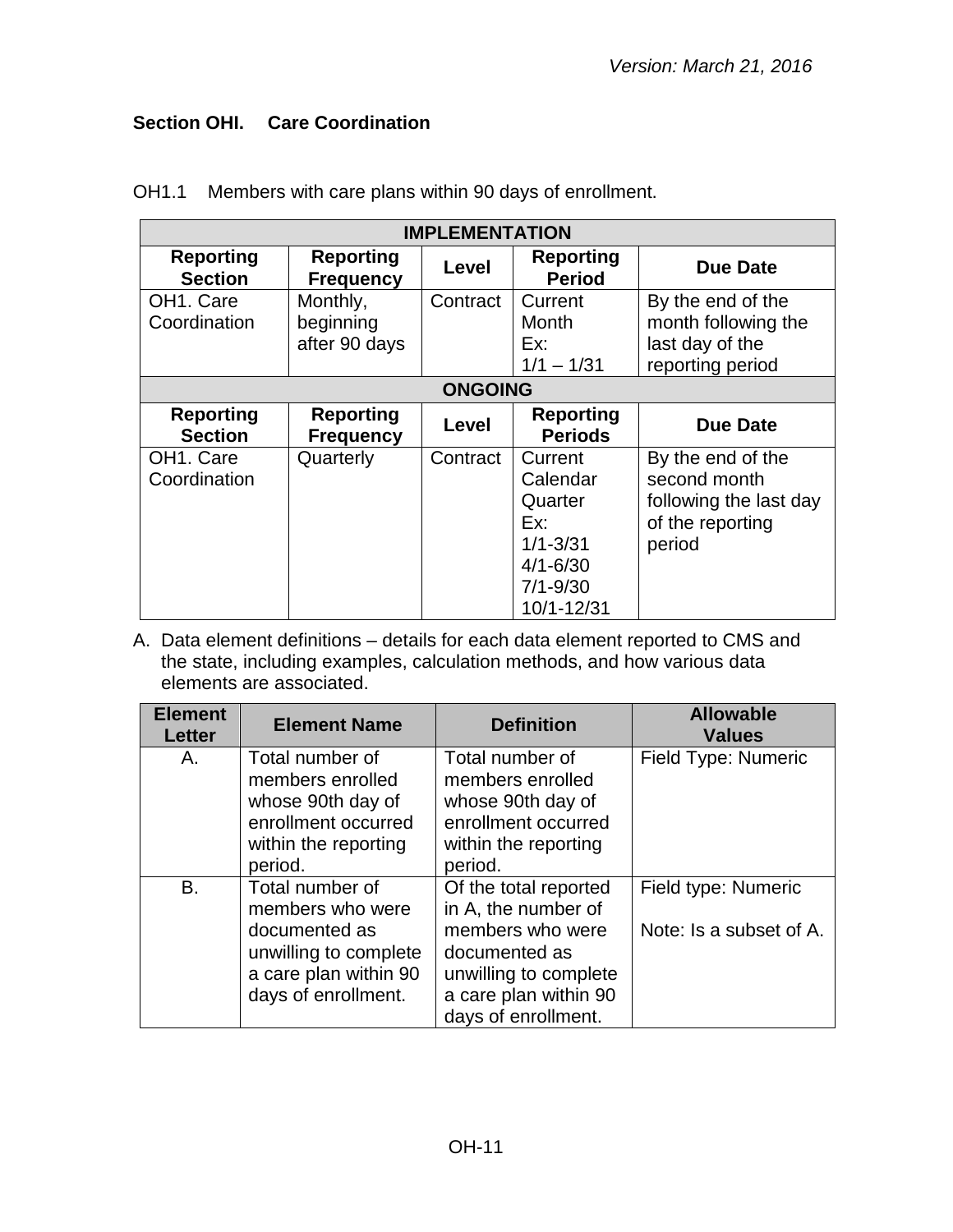| <b>Element</b><br><b>Letter</b> | <b>Element Name</b>                                                                                                                                  | <b>Definition</b>                                                                                                                                                                 | <b>Allowable</b><br><b>Values</b>              |
|---------------------------------|------------------------------------------------------------------------------------------------------------------------------------------------------|-----------------------------------------------------------------------------------------------------------------------------------------------------------------------------------|------------------------------------------------|
| $C_{1}$                         | Total number of<br>members the MMP<br>was unable to reach,<br>following three<br>documented<br>outreach attempts<br>within 90 days of<br>enrollment. | Of the total reported<br>in A, the number of<br>members the MMP<br>was unable to reach,<br>following three<br>documented<br>outreach attempts<br>within 90 days of<br>enrollment. | Field type: Numeric<br>Note: Is a subset of A. |
| D.                              | Total number of<br>members with a care<br>plan completed<br>within 90 days of<br>enrollment.                                                         | Of the total reported<br>in A, the number of<br>members with a care<br>plan completed<br>within 90 days of<br>enrollment.                                                         | Field Type: Numeric<br>Note: Is a subset of A. |

- B. QA Checks/Thresholds procedures used by CMS and the state to establish benchmarks in order to identify outliers or data that are potentially erroneous.
	- CMS and the state will perform an outlier analysis.
	- As data are received from MMPs over time, CMS and the state will apply threshold checks.
- C. Edits and Validation checks validation checks that should be performed by each MMP prior to data submission.
	- Confirm those data elements listed above as subsets of other elements.
	- MMPs should validate that data elements B, C, and D are less than or equal to data element A.
	- All data elements should be positive values.
- D. Analysis how CMS and the state will evaluate reported data, as well as how other data sources may be monitored. CMS and the state will evaluate the percentage of members:
	- Who were unable to be reached to have a care plan completed within 90 days of enrollment.
	- Who refused to have a care plan completed within 90 days of enrollment.
	- Who had a care plan completed within 90 days of enrollment.
	- Who were willing to participate and who could be reached who had a care plan completed within 90 days of enrollment.
- E. Notes additional clarifications to a reporting section. This section incorporates previously answered frequently asked questions.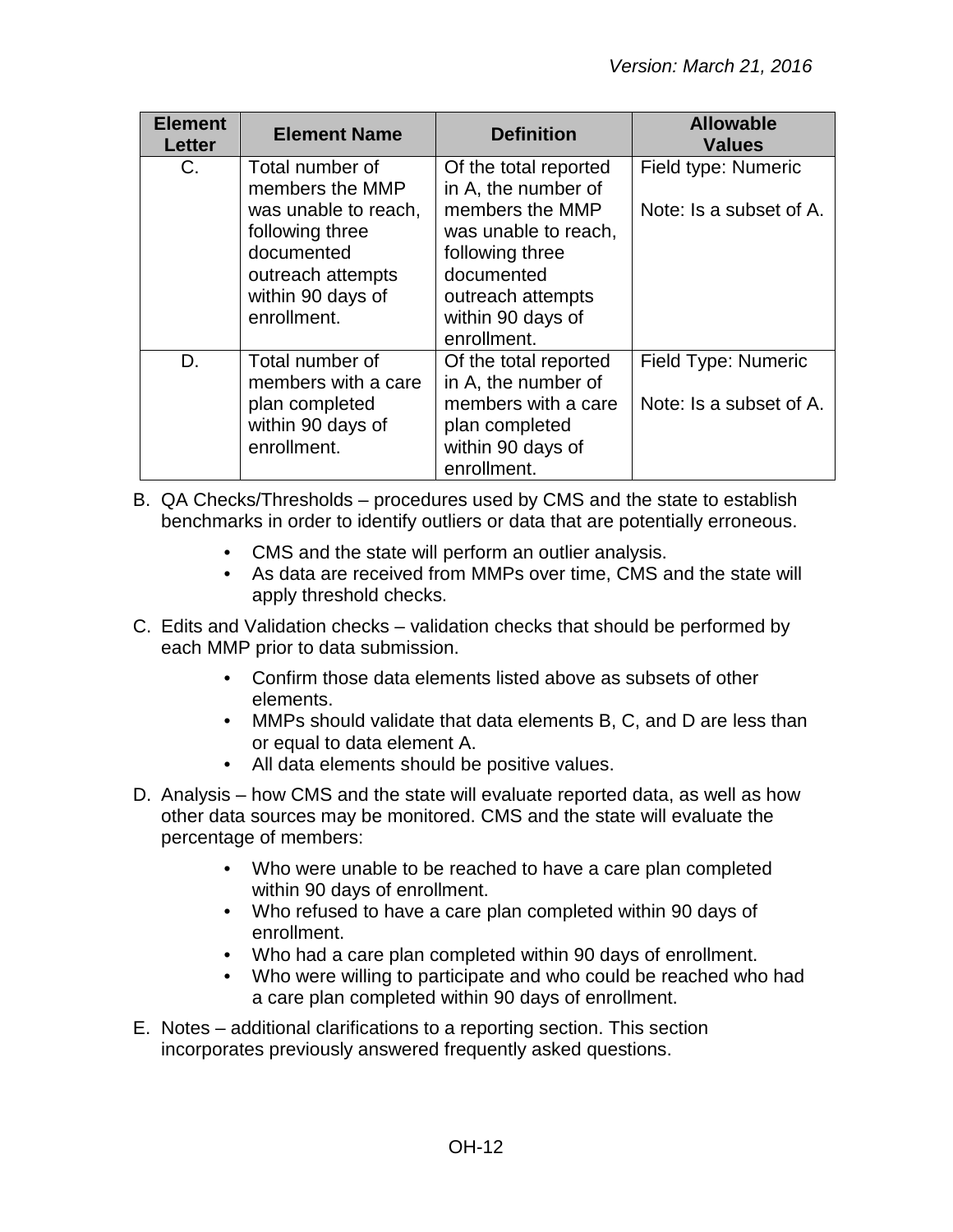- MMPs should include all members regardless of whether the member enrolled voluntarily or was passively enrolled. Medicaidonly members should not be included.
- The 90th day of enrollment should be based on each member's enrollment effective date. For purposes of reporting this measure, 90 days of enrollment will be equivalent to three full calendar months.
- The effective date of enrollment is the first date of the member's coverage through the MMP.
- MMPs should include all members who meet the criteria outlined in data element A, regardless if they are disenrolled as of the end of the reporting period (i.e., include all members whose 90th day of enrollment occurred within the reporting period regardless of whether they are currently enrolled or disenrolled as of the last day of the reporting period).
- MMPs should refer to the Ohio three-way contract for specific requirements pertaining to a care plan.
- Members reported in data elements B, C, and D must also be reported in data element A since these data elements are subsets of data element A. Additionally, data elements B, C, and D should be mutually exclusive (e.g., a member reported in element B or C should not also be reported in element D). If a member could meet the criteria for multiple data elements (B, C, or D) use the following guidance to ensure the member is included in only one of those three elements:
	- i. If a member initially refused to participate in the care plan or could not be reached after three outreach attempts, but then subsequently completes the care plan within 90 days of enrollment, the member should be classified in data element D.
	- ii. If a member was not reached after three outreach attempts, but then subsequently is reached and refuses the care plan within 90 days of enrollment, the member should be classified in data element B.
- For data element B, MMPs should report the number of members who were unwilling to participate in the development of the care plan if a member (or his or her authorized representative):
	- i. Affirmatively declines to participate in the care plan. Member communicates this refusal by phone, mail, fax, or in person.
	- ii. Expresses willingness to complete the care plan but asks for it to be conducted after 90 days following the member's effective enrollment date (despite being offered a reasonable opportunity to complete the care plan within 90 days). Discussions with the member must be documented by the MMP.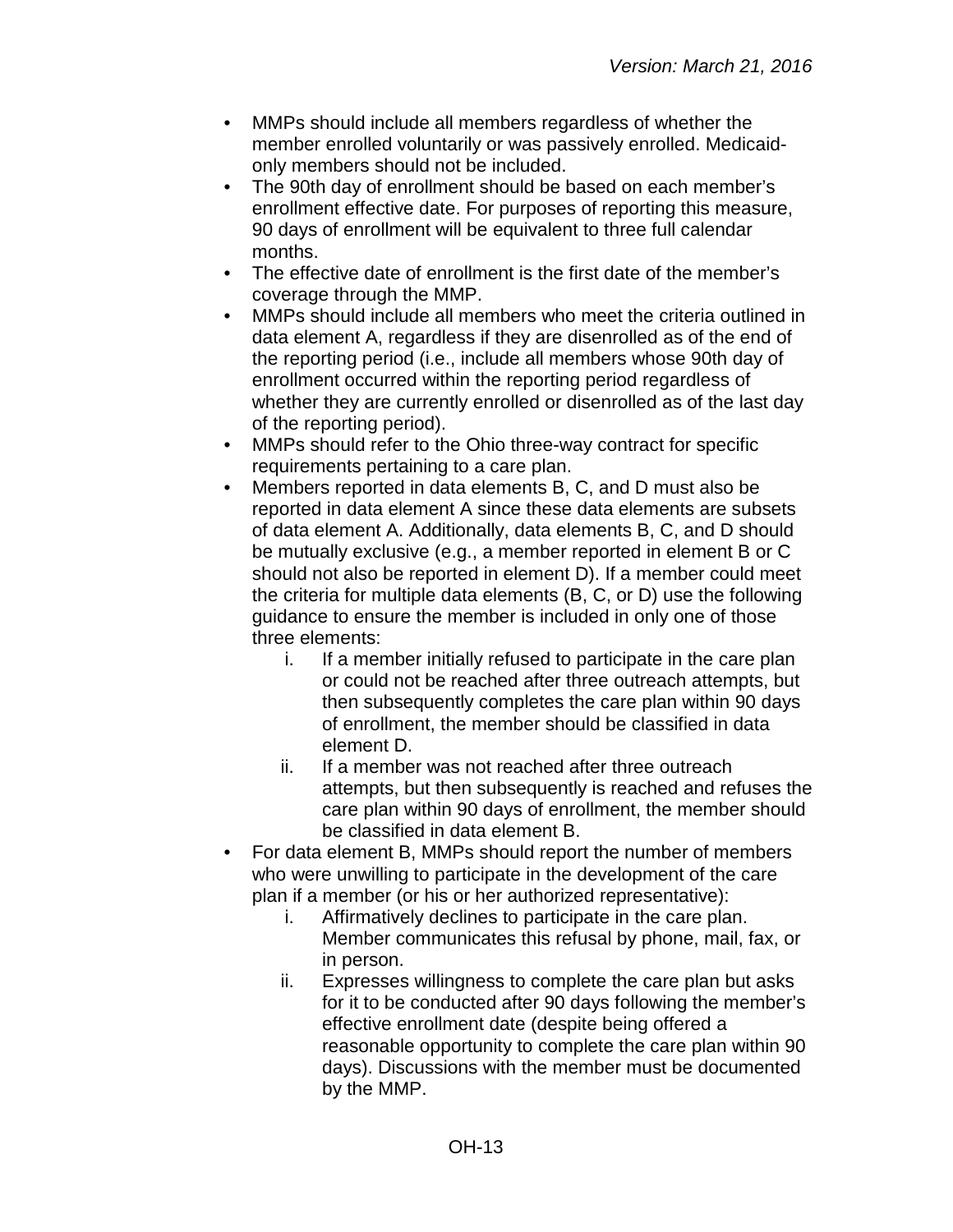- iii. Expresses willingness to complete the care plan but reschedules or is a no-show and then is subsequently nonresponsive. Attempts to contact the member must be documented by the MMP.
- iv. Initially agrees to complete the care plan, but then declines to answer a majority of the questions in the care plan.
- For data element C, MMPs should report the number of members the MMP was unable to reach after three attempts to contact the member. MMPs should refer to the OH three-way contract or state guidance for any specific requirements pertaining to the method of outreach to members. MMPs must document each attempt to reach the member, including the method of the attempt (i.e., phone, mail, or email), as CMS and the state may validate this number. There may be instances when the MMP has a high degree of confidence that a member's contact information is correct, yet that member is not responsive to the MMP's outreach efforts. So long as the MMP follows the guidance regarding outreach attempts, these members may be included in the count for this data element.
- There may be certain circumstances that make it impossible or inappropriate to complete a care plan within 90 days of enrollment. For example, a member may become medically unable to respond and have no authorized representative to do so on their behalf, or a member may be experiencing an acute medical or behavioral health crisis that requires immediate attention and outweighs the need for a care plan. However, MMPs should not include such members in the counts for data elements B and C.
- If a care plan was started but not completed within 90 days of enrollment, then the care plan should not be considered completed and, therefore, would not be counted in data elements B, C or D. However, this member would be included in data element A if the member's 90th day of enrollment occurred within the reporting period.
- For Medicare-Medicaid members who were formerly Medicaid-only members prior to enrollment into the Medicare-Medicaid product, MMPs are still required to contact enrollees to ensure that there are no changes to health status or additional needs as a result of expanded coverage. MMPs must make necessary updates to the care plan accordingly.
- F. Data Submission how MMPs will submit data collected to CMS and the state.
	- MMPs will submit data collected for this measure in the above specified format through a secure data collection site established by CMS. This site can be accessed at the following web address: [https://Financial-Alignment-Initiative.NORC.org](https://financial-alignment-initiative.norc.org/)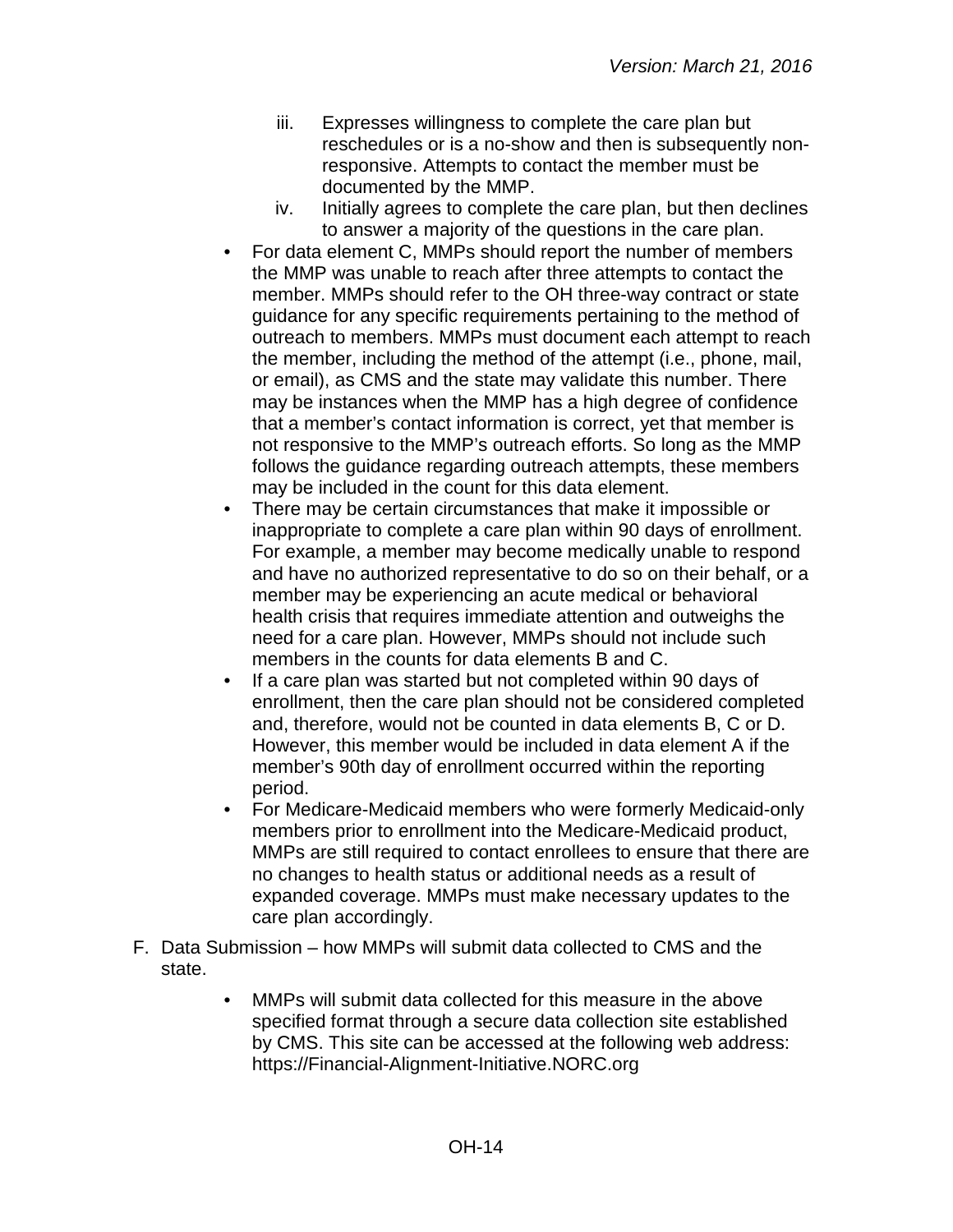| <b>IMPLEMENTATION</b>                  |                                      |                |                                                                                                     |                                                                                           |
|----------------------------------------|--------------------------------------|----------------|-----------------------------------------------------------------------------------------------------|-------------------------------------------------------------------------------------------|
| <b>Reporting</b><br><b>Section</b>     | <b>Reporting</b><br><b>Frequency</b> | Level          | <b>Reporting</b><br><b>Period</b>                                                                   | Due Date                                                                                  |
| OH <sub>1</sub> . Care<br>Coordination | Monthly                              | Contract       | Current<br>Month<br>Ex:<br>$1/1 - 1/31$                                                             | By the end of the<br>month following the<br>last day of the<br>reporting period           |
|                                        |                                      | <b>ONGOING</b> |                                                                                                     |                                                                                           |
| <b>Reporting</b><br><b>Section</b>     | <b>Reporting</b><br><b>Frequency</b> | Level          | <b>Reporting</b><br><b>Periods</b>                                                                  | <b>Due Date</b>                                                                           |
| OH <sub>1</sub> . Care<br>Coordination | Quarterly                            | Contract       | Current<br>Calendar<br>Quarter<br>Fx:<br>$1/1 - 3/31$<br>$4/1 - 6/30$<br>$7/1 - 9/30$<br>10/1-12/31 | By the end of the<br>second month<br>following the last<br>day of the reporting<br>period |

OH1.2 Members with documented discussions of care goals.

| <b>Element</b><br><b>Letter</b> | <b>Element Name</b>                                                                                                       | <b>Definition</b>                                                                                                                                   | <b>Allowable</b><br><b>Values</b>              |
|---------------------------------|---------------------------------------------------------------------------------------------------------------------------|-----------------------------------------------------------------------------------------------------------------------------------------------------|------------------------------------------------|
| Α.                              | Total number of<br>members with an<br>initial care plan                                                                   | Total number of<br>members with an<br>initial care plan                                                                                             | Field Type: Numeric                            |
|                                 | completed.                                                                                                                | completed during the<br>reporting period.                                                                                                           |                                                |
| B.                              | Total number of<br>members with at<br>least one<br>documented<br>discussion of care<br>goals in the initial<br>care plan. | Of the total reported in<br>A, the number of<br>members with at least<br>one documented<br>discussion of care<br>goals in the initial care<br>plan. | Field Type: Numeric<br>Note: Is a subset of A. |
| $C_{\cdot}$                     | Total number of<br>existing care plans<br>revised.                                                                        | Total number of<br>existing care plans<br>revised during the<br>reporting period.                                                                   | Field Type: Numeric                            |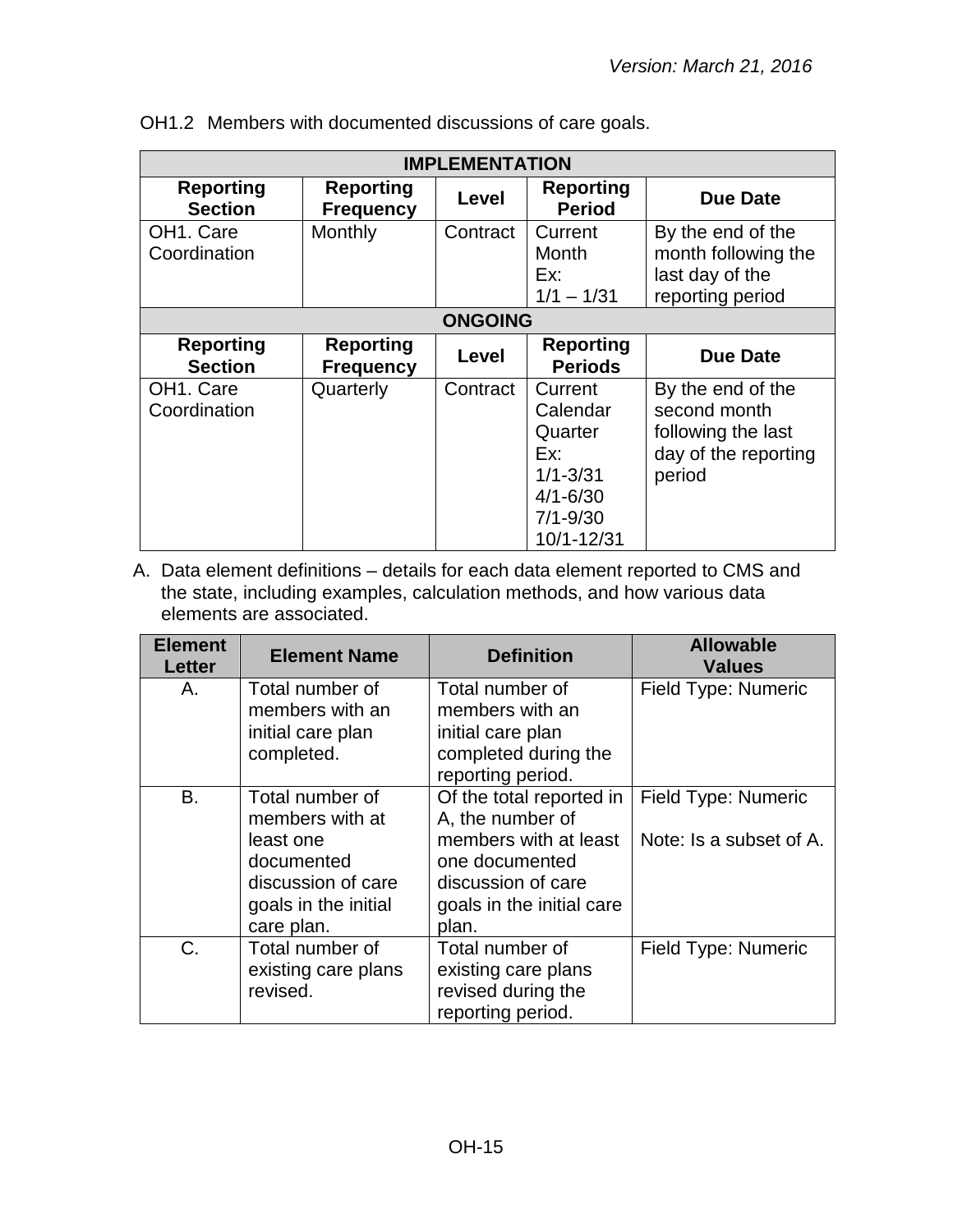| <b>Element</b><br><b>Letter</b> | <b>Element Name</b>                                                             | <b>Definition</b>                                                                                     | <b>Allowable</b><br><b>Values</b> |
|---------------------------------|---------------------------------------------------------------------------------|-------------------------------------------------------------------------------------------------------|-----------------------------------|
| D.                              | Total number of<br>revised care plans                                           | Of the total reported in<br>C, the number of                                                          | Field Type: Numeric               |
|                                 | with at least one<br>documented<br>discussion of new or<br>existing care goals. | revised care plans<br>with at least one<br>documented<br>discussion of new or<br>existing care goals. | Note: Is a subset of C.           |

- B. QA Checks/Thresholds procedures used by CMS and the state to establish benchmarks in order to identify outliers or data that are potentially erroneous.
	- CMS and the state will perform an outlier analysis.
	- As data are received from MMPs over time, CMS and the state will apply threshold checks.
- C. Edits and Validation checks validation checks that should be performed by each MMP prior to data submission.
	- Confirm those data elements listed above as subsets of other elements.
	- MMPs should validate that data element B is less than or equal to data element A.
	- MMPs should validate that data element D is less than or equal to data element C.
	- All data elements should be positive values.
- D. Analysis how CMS and the state will evaluate reported data, as well as how other data sources may be monitored. CMS and the state will evaluate the percentage of:
	- Members with an initial care plan completed during the reporting period who had at least one documented discussion of care goals in the initial care plan.
	- Existing care plans revised during the reporting period that had at least one documented discussion of new or existing care goals.
- E. Notes additional clarifications to a reporting section. This section incorporates previously answered frequently asked questions.
	- MMPs should include all members regardless of whether the member enrolled voluntarily or was passively enrolled. Medicaidonly members should not be included.
	- MMPs should include all members who meet the criteria outlined in data element A, regardless of whether they are disenrolled as of the end of the reporting period (i.e., include all members regardless if they are currently enrolled or disenrolled as of the last day of the reporting period).
	- MMPs should include all care plans that meet the criteria outlined in data element C, regardless of whether the members are disenrolled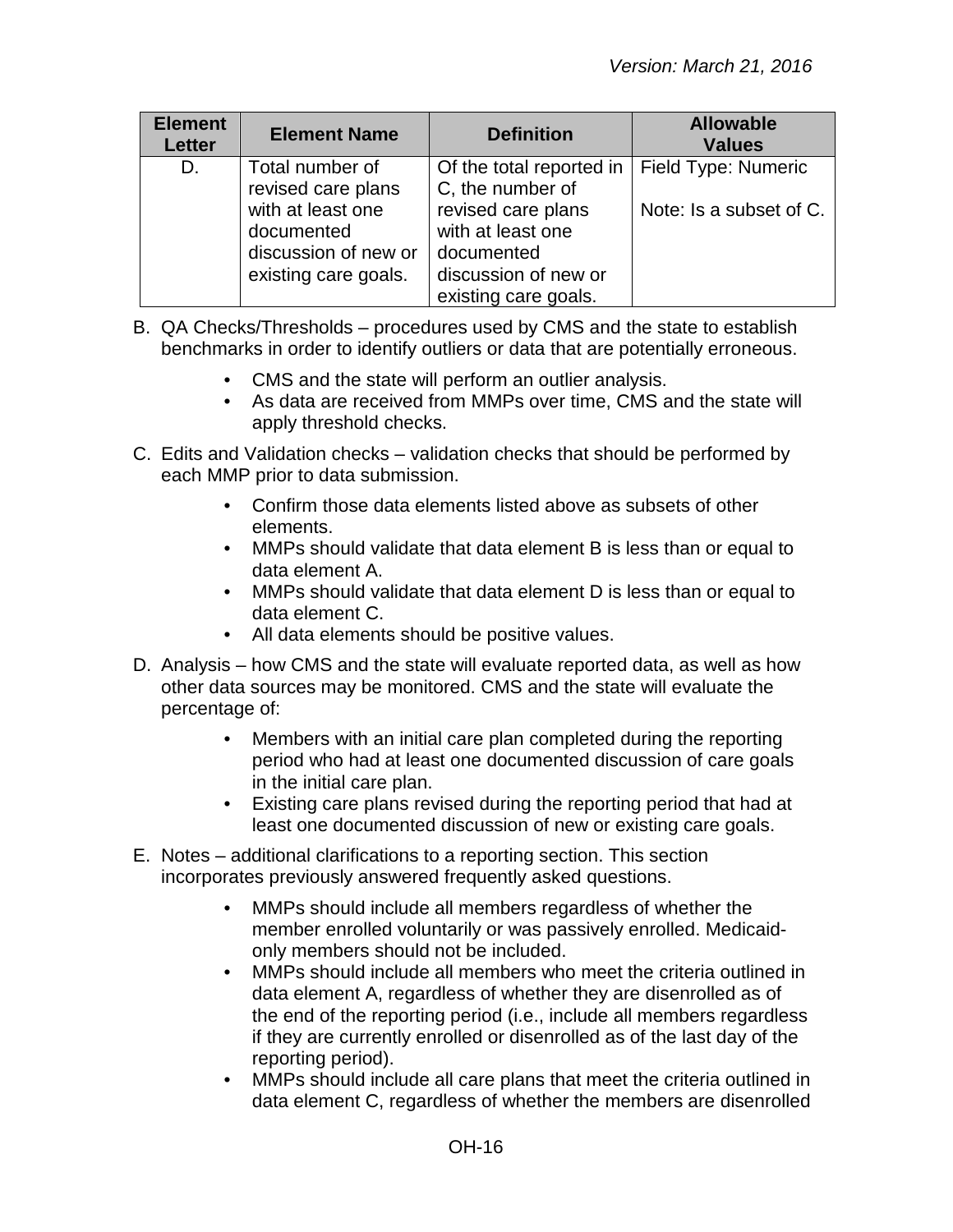as of the end of the reporting period (i.e., include all care plans regardless of whether the members are currently enrolled or disenrolled as of the last day of the reporting period).

- Data element A should include all members whose care plan was completed for the first time during the reporting period (i.e., the member did not previously have a care plan completed prior to the start of the reporting period). There can be no more than one initial care plan completed per member.
- MMPs should only include members in data element B when the discussion of care goals is clearly documented in the member's initial care plan.
- Data element C should include all existing care plans that were revised during the reporting period. MMPs should refer to the Ohio three-way contract for specific requirements pertaining to updating the care plan.
- MMPs should only include care plans in data element D when a new or previously documented care goal is discussed and is clearly documented in the member's revised care plan. If the initial care plan clearly documented the discussion of care goals, but those existing care goals were not revised or discussed, or new care goals are not discussed and documented during the revision of the care plan, then that care plan should not be reported in data element D.
- If a member has an initial care plan completed during the reporting period, and has their care plan revised during the same reporting period, then the member's initial care plan should be reported in data element A and the member's revised care plan should be reported in data element C.
- If a member's care plan is revised multiple times during the same reporting period, each revision should be reported in data element C. For example, if a member's care plan is revised twice during the same reporting period, two care plans should be counted in data element C.
- For Medicare-Medicaid members who were formerly Medicaid-only members prior to enrollment into the Medicare-Medicaid benefit plan, MMPs are still required to contact enrollees to ensure that there are no changes to health status or additional needs as a result of expanded coverage. MMPs must make necessary updates to the care plan accordingly.
- F. Data Submission how MMPs will submit data collected to CMS and the state.
	- MMPs will submit data collected for this measure in the above specified format through a secure data collection site established by CMS. This site can be accessed at the following web address: [https://Financial-Alignment-Initiative.NORC.org](https://financial-alignment-initiative.norc.org/)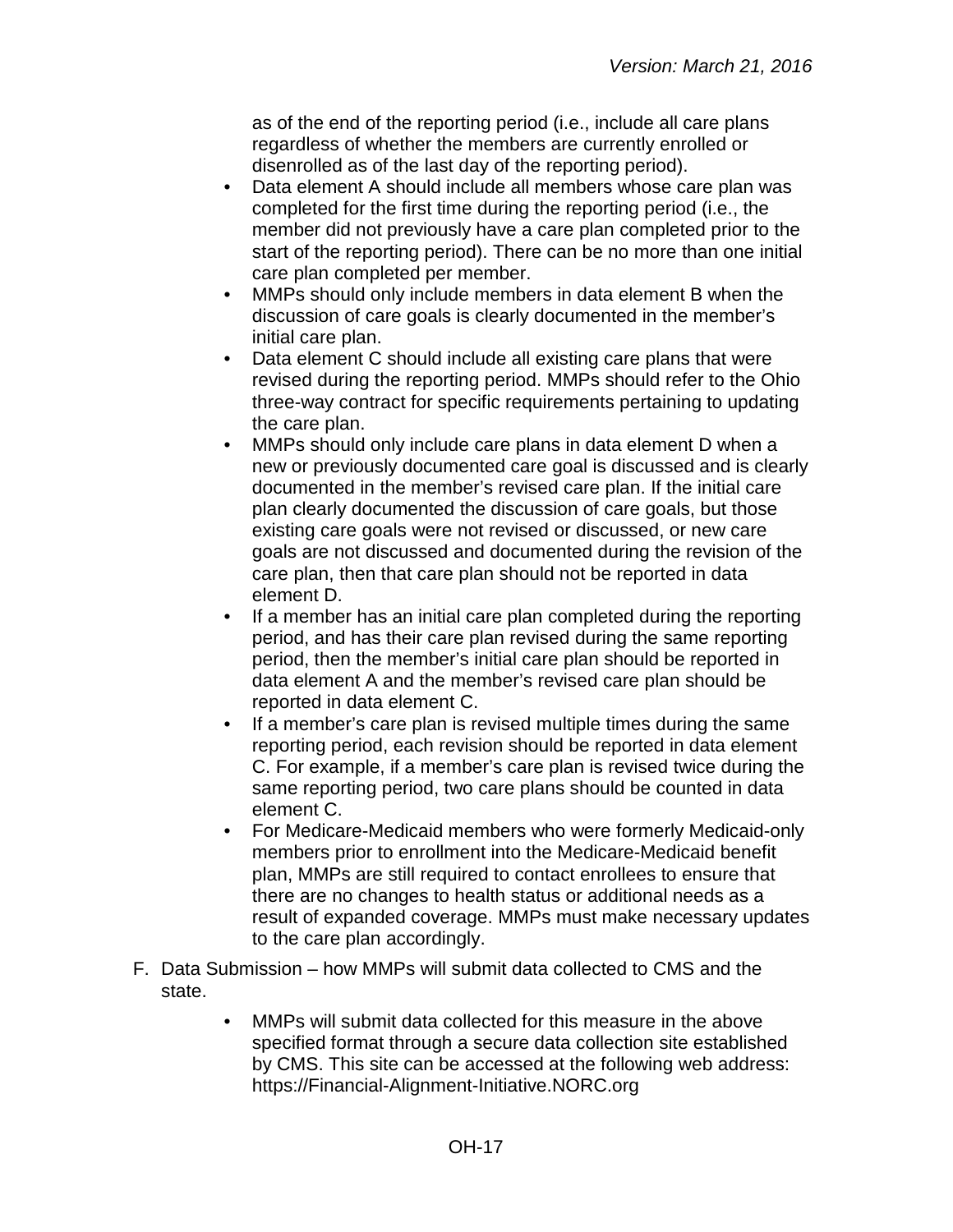OH1.3 Members with first follow-up visit within 30 days of inpatient hospital discharge.

| <b>CONTINUOUS REPORTING</b>            |                                      |          |                                                                                       |                                                                                           |  |
|----------------------------------------|--------------------------------------|----------|---------------------------------------------------------------------------------------|-------------------------------------------------------------------------------------------|--|
| <b>Reporting</b><br><b>Section</b>     | <b>Reporting</b><br><b>Frequency</b> | Level    | <b>Reporting</b><br><b>Periods</b>                                                    | Due Date                                                                                  |  |
| OH <sub>1</sub> . Care<br>Coordination | Quarterly                            | Contract | Current<br>Calendar<br>Quarter<br>Ex:<br>$1/1 - 3/31$<br>$4/1 - 6/30$<br>$7/1 - 9/30$ | By the end of the<br>fourth month<br>following the last day<br>of the reporting<br>period |  |
|                                        |                                      |          | 10/1-12/31                                                                            |                                                                                           |  |

| <b>Element</b><br><b>Letter</b> | <b>Element Name</b>    | <b>Definition</b>        | <b>Allowable</b><br><b>Values</b> |
|---------------------------------|------------------------|--------------------------|-----------------------------------|
| Α.                              | Total number of        | Total number of          | Field Type: Numeric               |
|                                 | inpatient hospital     | inpatient hospital       |                                   |
|                                 | discharges             | discharges during the    |                                   |
|                                 |                        | reporting period.        |                                   |
| B.                              | Total number of        | Of the total reported in | Field Type: Numeric               |
|                                 | inpatient hospital     | A, the number of         |                                   |
|                                 | discharges that        | inpatient hospital       | Note: Is a subset of A.           |
|                                 | resulted in an         | discharges that          |                                   |
|                                 | ambulatory care        | resulted in an           |                                   |
|                                 | follow-up visit within | ambulatory care follow-  |                                   |
|                                 | 30 days of             | up visit within 30 days  |                                   |
|                                 | discharge from the     | of discharge from the    |                                   |
|                                 | hospital.              | hospital.                |                                   |

- B. QA Checks/Thresholds procedures used by CMS and the state to establish benchmarks in order to identify outliers or data that are potentially erroneous.
	- CMS and the state will perform an outlier analysis.
	- As data are received from MMPs over time, CMS and the state will apply threshold checks.
- C. Edits and Validation checks validation checks that should be performed by each MMP prior to data submission.
	- Confirm those data elements listed above as subsets of other elements.
	- MMPs should validate that data element B is less than or equal to data element A.
	- All data elements should be positive values.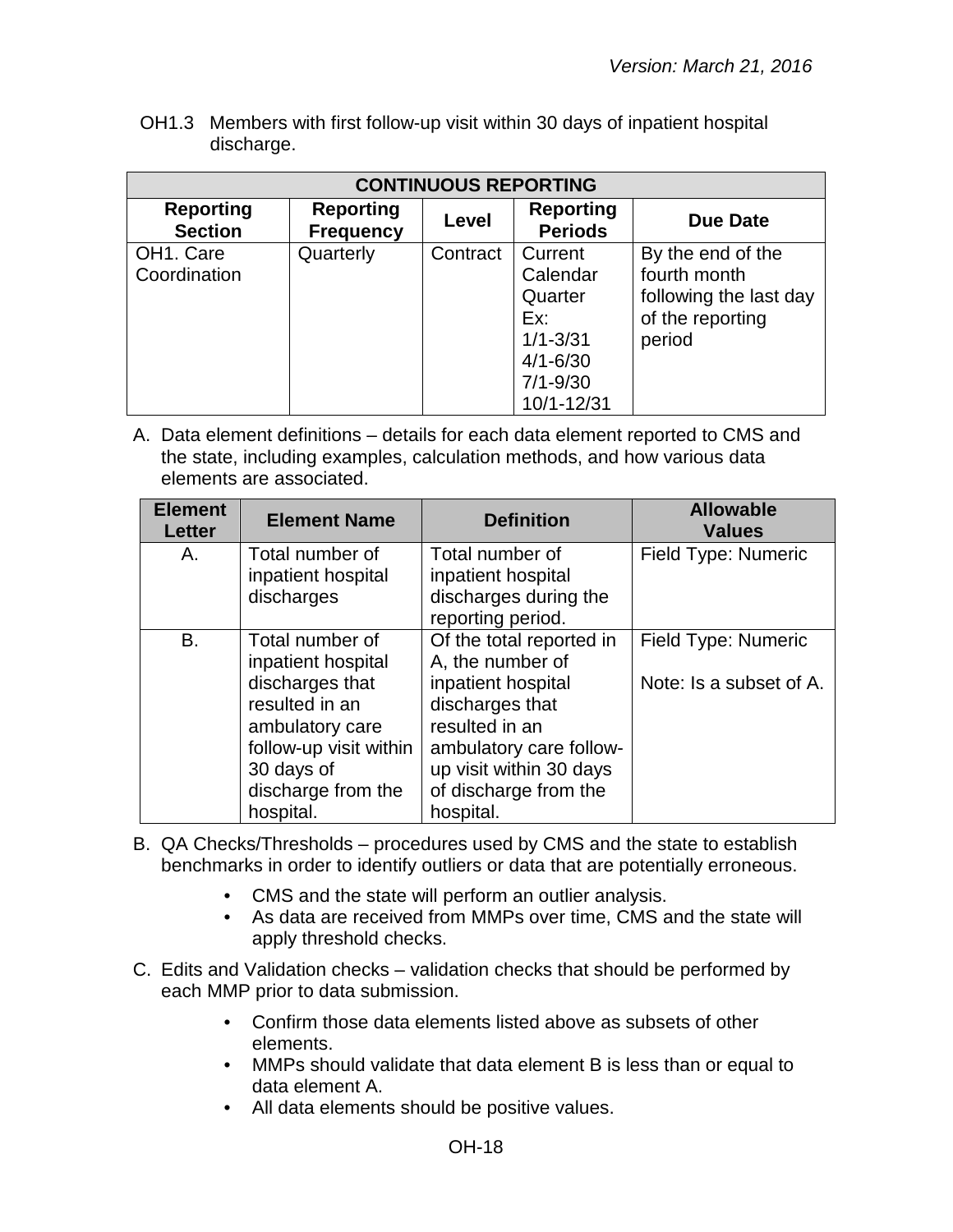- D. Analysis how CMS and the state will evaluate reported data, as well as how other data sources may be monitored.
	- CMS and the state will evaluate the percentage of inpatient hospital discharges that resulted in an ambulatory care follow-up visit within 30 days of the discharge from the hospital.
- E. Notes additional clarifications to a reporting section. This section incorporates previously answered frequently asked questions.
	- MMPs should include all inpatient hospital discharges for members regardless of whether the member enrolled voluntarily or was passively enrolled. Medicaid-only members should not be included.
	- MMPs should include all inpatient hospital discharges for members who meet the criteria outlined in data element A and who were continuously enrolled from the date of the hospital discharge through 30 days after the hospital discharge, regardless if they are disenrolled as of the end of the reporting period.
	- The date of discharge must occur within the reporting period, but the follow-up may not be in the same reporting period. For example, if a discharge occurs during the last month of the reporting period, look to the first month of the following reporting period to identify the follow-up visit.
	- The member needs to be enrolled from the date of the hospital discharge through 30 days after the hospital discharge, with no gaps in enrollment to be included in this measure.
	- A follow-up visit is defined as an ambulatory care follow-up visit to assess the member's health following a hospitalization. Codes to identify follow-up visits are provided in the Ambulatory Visits value set and Other Ambulatory Visits value set. MMPs should report ambulatory care follow-up visits based on all visits identified, including denied and pended claims.
	- Codes to identify inpatient discharges are provided in the Inpatient Stay value set. MMPs should report discharges based on all inpatient stays identified, including denied and pended claims.
	- Exclude discharges in which the patient was transferred or readmitted within 30 days after discharge to an acute or non-acute facility.
	- Exclude discharges due to death, using the Discharges due to Death value set.
- F. Data Submission how MMPs will submit data collected to CMS and the state.
	- MMPs will submit data collected for this measure in the above specified format through a secure data collection site established by CMS. This site can be accessed at the following web address: [https://Financial-Alignment-Initiative.NORC.org](https://financial-alignment-initiative.norc.org/)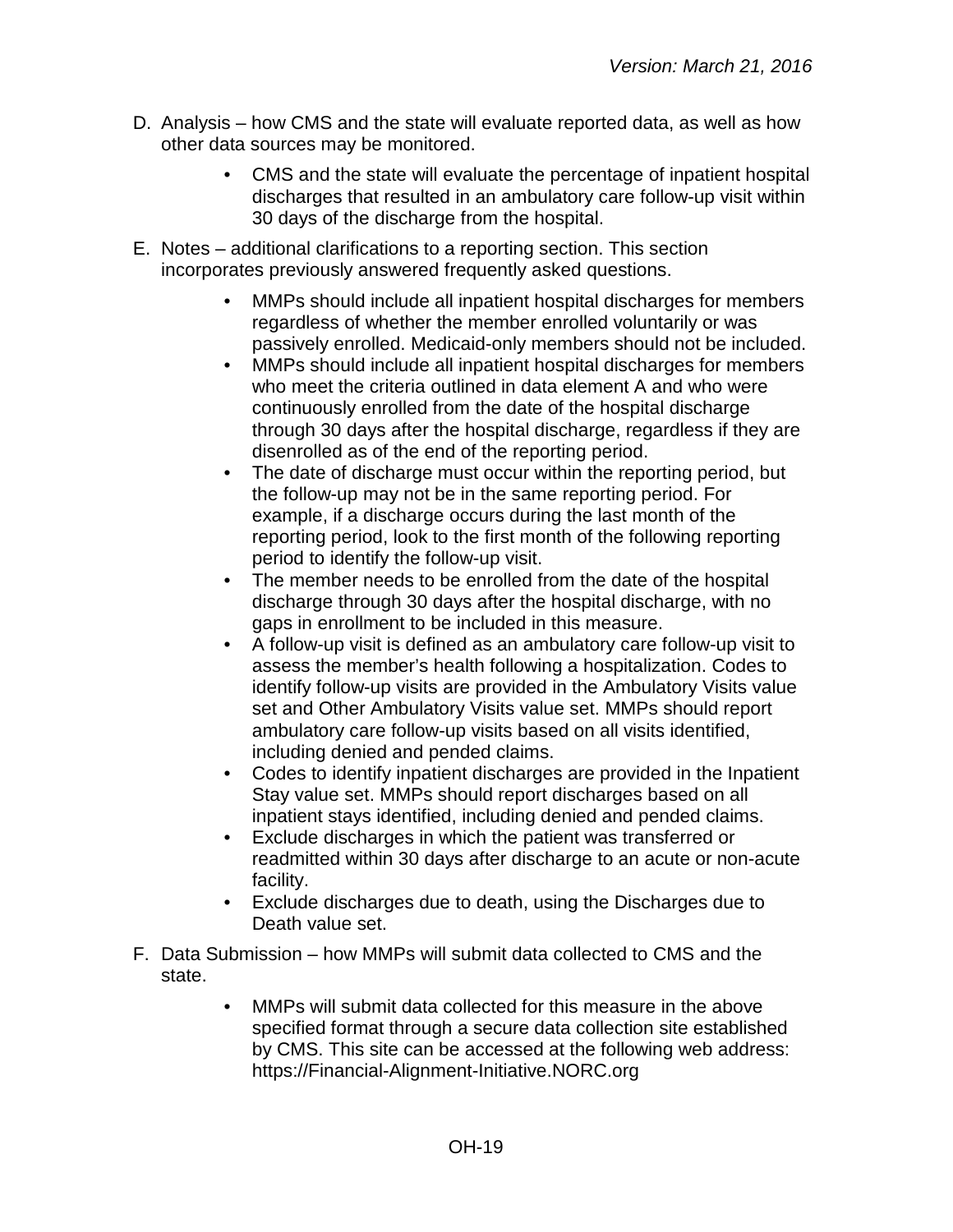## <span id="page-19-0"></span>**Section OHII. Organizational Structure and Staffing**

OH2.1 Waiver service coordinator training for supporting self-direction under the demonstration.

| <b>CONTINUOUS REPORTING</b>                      |                                      |          |                                   |                                                                                           |
|--------------------------------------------------|--------------------------------------|----------|-----------------------------------|-------------------------------------------------------------------------------------------|
| <b>Reporting Section</b>                         | <b>Reporting</b><br><b>Frequency</b> | Level    | <b>Reporting</b><br><b>Period</b> | <b>Due Date</b>                                                                           |
| OH2. Organizational<br>Structure and<br>Staffing | Annually                             | Contract | <b>Calendar Year</b>              | By the end of the<br>second month<br>following the last<br>day of the<br>reporting period |

| <b>Element</b><br><b>Letter</b> | <b>Element Name</b>                                                                                                                                        | <b>Definition</b>                                                                                                                                                                       | <b>Allowable</b><br><b>Values</b>                     |
|---------------------------------|------------------------------------------------------------------------------------------------------------------------------------------------------------|-----------------------------------------------------------------------------------------------------------------------------------------------------------------------------------------|-------------------------------------------------------|
| А.                              | Total number of<br>waiver service<br>coordinators.                                                                                                         | Total number of<br>waiver service<br>coordinators<br>employed for at least<br>30 days in the MMP<br>during the reporting<br>period.                                                     | Field Type: Numeric                                   |
| В.                              | Total number of<br>waiver service<br>coordinators that<br>have undergone<br>MCOP training for<br>supporting self-<br>direction under the<br>demonstration. | Of the total reported<br>in A, the number of<br>waiver service<br>coordinators that<br>have undergone<br>MCOP training for<br>supporting self-<br>direction under the<br>demonstration. | <b>Field Type: Numeric</b><br>Note: Is a subset of A. |

- B. QA Checks/Thresholds procedures used by CMS and the state to establish benchmarks in order to identify outliers or data that are potentially erroneous.
	- CMS and the state will perform an outlier analysis.
	- As data are received from MMPs over time, CMS and the state will apply threshold checks.
- C. Edits and Validation checks validation checks that should be performed by each MMP prior to data submission.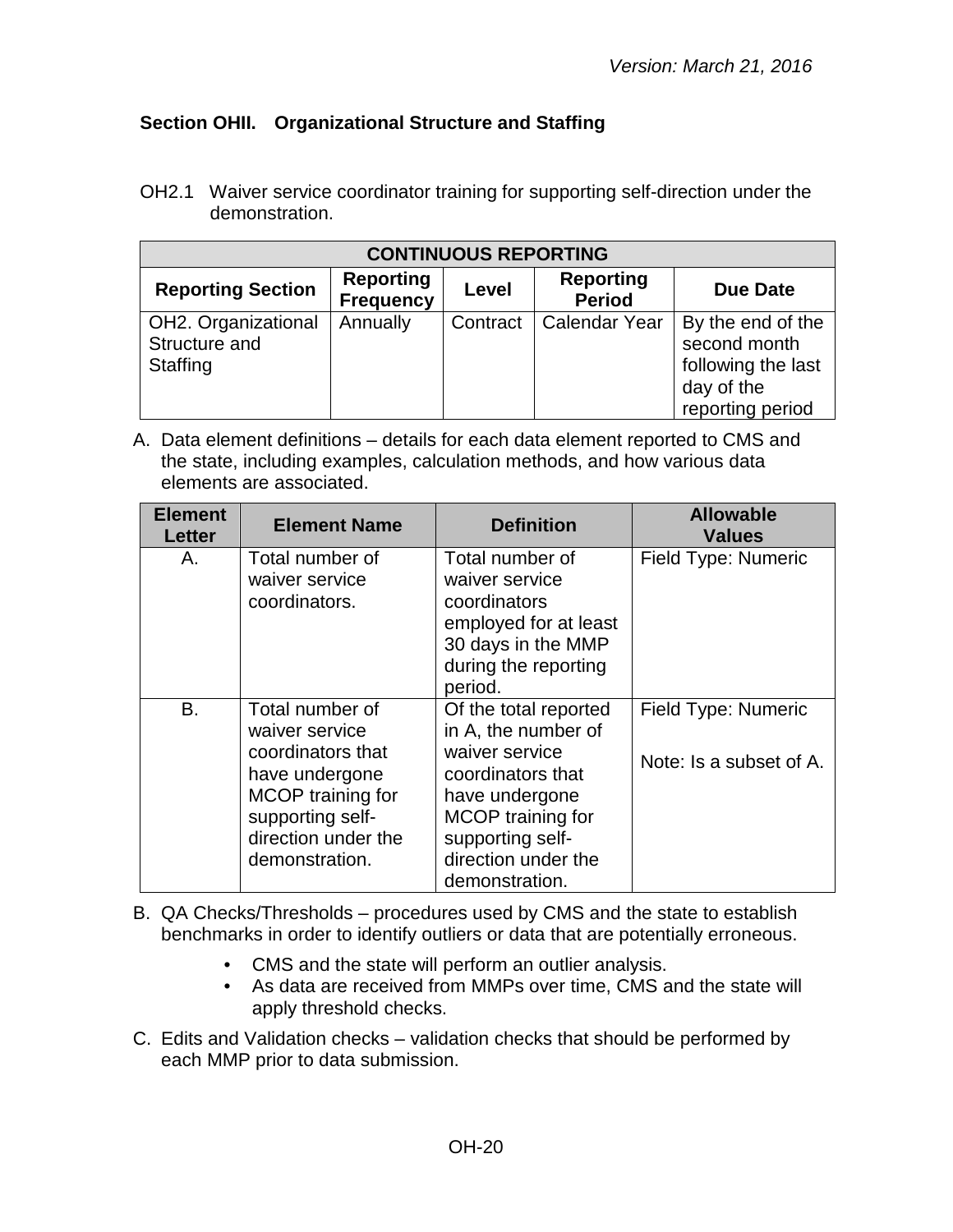- Confirm those data elements listed above as subsets of other elements.
- MMPs should validate that data element B is less than or equal to data element A.
- All data elements should be positive values.
- D. Analysis how CMS and the state will evaluate reported data, as well as how other data sources may be monitored.
	- CMS and the state will evaluate the percentage of waiver service coordinators that have undergone MCOP training for supporting self-direction.
- E. Notes additional clarifications to a reporting section. This section incorporates previously answered frequently asked questions.
	- MMPs should refer to the Ohio three-way contract for specific requirements pertaining to a waiver care coordinator.
	- MMPs should refer to Section 2.5.3.3.5.4.1.5 of the Ohio three-way contract for specific requirements pertaining to training for supporting self-direction.
	- A waiver service coordinator includes all full-time and part-time staff.
	- If a waiver service coordinator was not currently with the MMP at the end of the reporting period, but was with the MMP for at least 30 days, they should be included in this measure.
- F. Data Submission how MMPs will submit data collected to CMS and the state.
	- MMPs will submit data collected for this measure in the above specified format through a secure data collection site established by CMS. This site can be accessed at the following web address: [https://Financial-Alignment-Initiative.NORC.org](https://financial-alignment-initiative.norc.org/)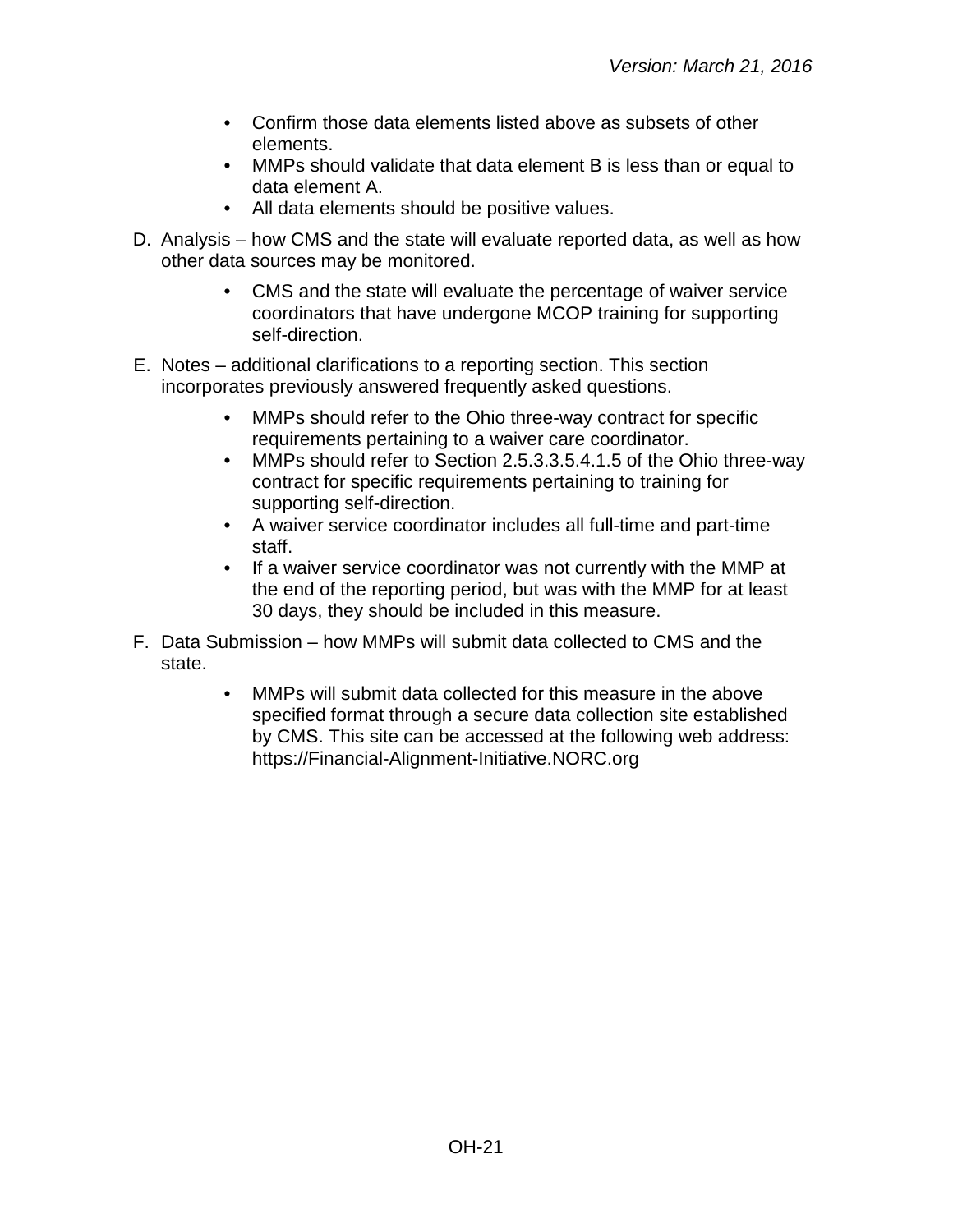## <span id="page-21-0"></span>**Section OHIII. Performance and Quality Improvement**

OH3.1 Long-term care overall balance.<sup>ii</sup>

Please note: No MMP reporting is required for this measure; however, MMPs must assist ODM with data collection and analysis as needed. The full specifications for this measure can be found in ODM's MyCare Ohio Rebalancing and Long Term Care Measures Methods document.

| <b>CONTINUOUS REPORTING</b>          |                                      |          |                                   |          |
|--------------------------------------|--------------------------------------|----------|-----------------------------------|----------|
| <b>Reporting</b><br><b>Section</b>   | <b>Reporting</b><br><b>Frequency</b> | Level    | <b>Reporting</b><br><b>Period</b> | Due Date |
| OH <sub>3</sub> .<br>Performance and | Annually                             | Contract | <b>Calendar Year</b>              | N/A      |
| Quality<br>Improvement               |                                      |          |                                   |          |

- A. QA Checks/Thresholds procedures used by CMS and the state to establish benchmarks in order to identify outliers or data that are potentially erroneous.
	- Guidance will be forthcoming on the established benchmark for this measure for Demonstration Years 2 and 3.
- B. Analysis how CMS and the state will evaluate reported data, as well as how other data sources may be monitored.
	- CMS and the state will evaluate the total number of members residing in a nursing facility per 1,000 member months for members in the MMP during the measurement year.

OH3.2 Long-term care rebalancing.

Please note: No MMP reporting is required for this measure; however, MMPs must assist ODM with data collection and analysis as needed. The full specifications for this measure can be found in ODM's MyCare Ohio Rebalancing and Long Term Care Measures Methods document.

| <b>CONTINUOUS REPORTING</b>        |                                      |          |                                   |          |
|------------------------------------|--------------------------------------|----------|-----------------------------------|----------|
| <b>Reporting</b><br><b>Section</b> | <b>Reporting</b><br><b>Frequency</b> | Level    | <b>Reporting</b><br><b>Period</b> | Due Date |
| OH <sub>3</sub> .                  | Annually                             | Contract | <b>Calendar Year</b>              | N/A      |
| Performance and                    |                                      |          |                                   |          |
| Quality                            |                                      |          |                                   |          |
| Improvement                        |                                      |          |                                   |          |

A. QA Checks/Thresholds – procedures used by CMS and the state to establish benchmarks in order to identify outliers or data that are potentially erroneous.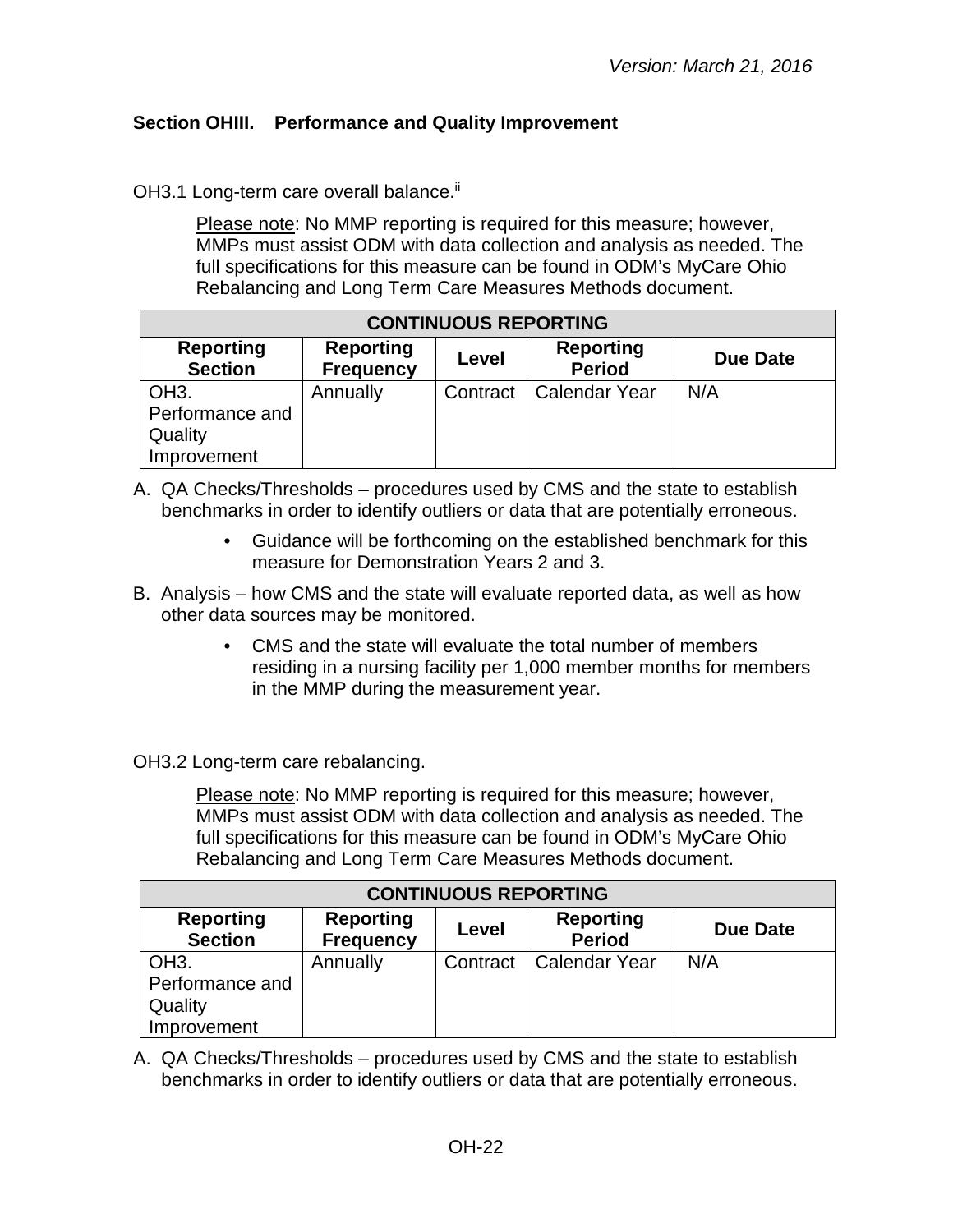- CMS and the state will perform an outlier analysis.
- As rates are calculated over time, CMS and the state will apply threshold checks.
- B. Analysis how CMS and the state will evaluate reported data, as well as how other data sources may be monitored.
	- CMS and the state will evaluate the percentage of nursing facility residents who were discharged to a community setting from a nursing facility and did not return to the nursing facility during the current reporting period as a proportion of members who resided in a nursing facility for 100 cumulative days or more during the previous reporting period.
- OH3.3 Nursing facility residents whose need for help with Activities of Daily Living (ADLs) has increased.

| <b>CONTINUOUS REPORTING</b>                     |                                      |          |                                    |          |
|-------------------------------------------------|--------------------------------------|----------|------------------------------------|----------|
| <b>Reporting</b><br><b>Section</b>              | <b>Reporting</b><br><b>Frequency</b> | Level    | <b>Reporting</b><br><b>Periods</b> | Due Date |
| OH <sub>3</sub> .<br>Performance and<br>Quality | Annually                             | Contract | <b>Calendar Year</b>               | N/A      |
| Improvement                                     |                                      |          |                                    |          |

- A. QA Checks/Thresholds procedures used by CMS and the state to establish benchmarks in order to identify outliers or data that are potentially erroneous.
	- CMS and the state will perform an outlier analysis.
	- As rates are calculated over time, CMS and the state will apply threshold checks.
- B. Analysis how CMS and the state will evaluate reported data, as well as how other data sources may be monitored.
	- CMS and the state will evaluate the percentage of long-stay residents whose need for help with late-loss Activities of Daily Living (ADLs) has increased when compared to the prior assessment.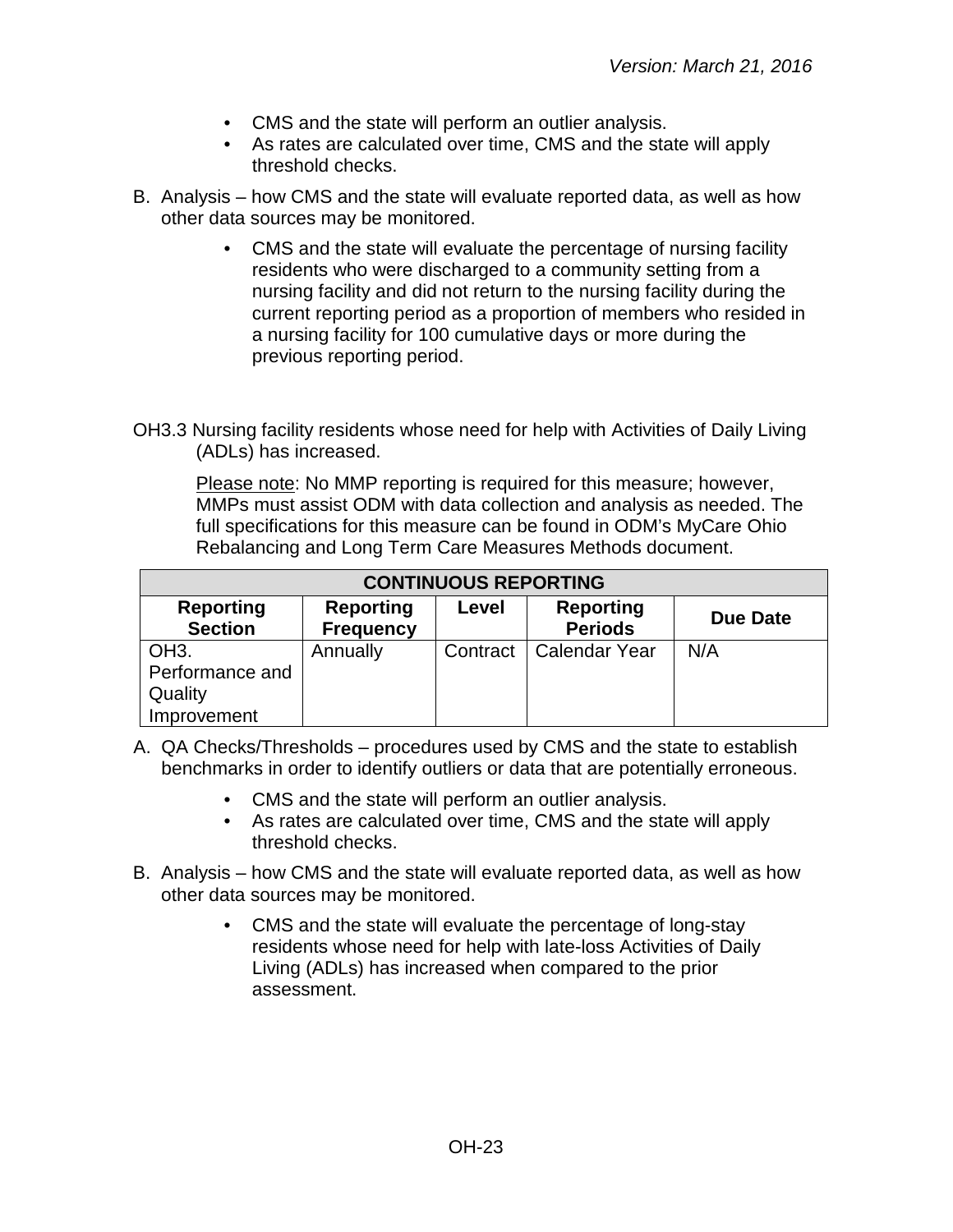OH3.4 Nursing facility residents who have/had a catheter inserted and left in their bladder.

Please note: No MMP reporting is required for this measure; however, MMPs must assist ODM with data collection and analysis as needed. The full specifications for this measure can be found in ODM's MyCare Ohio Rebalancing and Long Term Care Measures Methods document.

| <b>CONTINUOUS REPORTING</b>                                    |                                      |          |                                    |          |
|----------------------------------------------------------------|--------------------------------------|----------|------------------------------------|----------|
| <b>Reporting</b><br><b>Section</b>                             | <b>Reporting</b><br><b>Frequency</b> | Level    | <b>Reporting</b><br><b>Periods</b> | Due Date |
| OH <sub>3</sub> .<br>Performance and<br>Quality<br>Improvement | Annually                             | Contract | <b>Calendar Year</b>               | N/A      |

- A. QA Checks/Thresholds procedures used by CMS and the state to establish benchmarks in order to identify outliers or data that are potentially erroneous.
	- CMS and the state will perform an outlier analysis.
	- As rates are calculated over time, CMS and the state will apply threshold checks.
- B. Analysis how CMS and the state will evaluate reported data, as well as how other data sources may be monitored.
	- CMS and the state will evaluate the percentage of long-stay residents who have/had an indwelling catheter in the last 7 days.

OH3.5 Nursing facility residents who were physically restrained.

| <b>CONTINUOUS REPORTING</b>                                    |                                      |          |                                    |          |
|----------------------------------------------------------------|--------------------------------------|----------|------------------------------------|----------|
| <b>Reporting</b><br><b>Section</b>                             | <b>Reporting</b><br><b>Frequency</b> | Level    | <b>Reporting</b><br><b>Periods</b> | Due Date |
| OH <sub>3</sub> .<br>Performance and<br>Quality<br>Improvement | Annually                             | Contract | <b>Calendar Year</b>               | N/A      |

- A. QA Checks/Thresholds procedures used by CMS and the state to establish benchmarks in order to identify outliers or data that are potentially erroneous.
	- CMS and the state will perform an outlier analysis.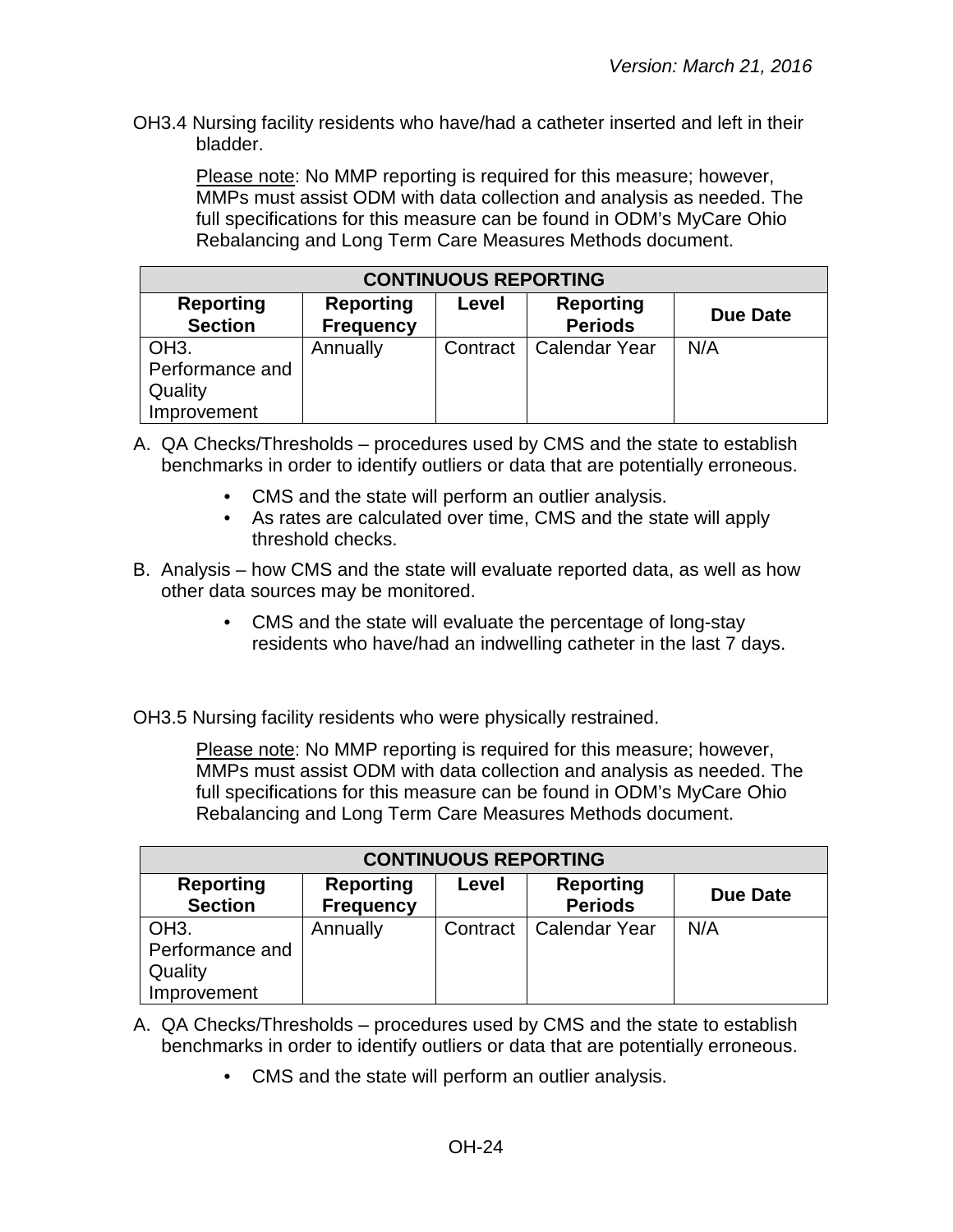- As rates are calculated over time, CMS and the state will apply threshold checks.
- B. Analysis how CMS and the state will evaluate reported data, as well as how other data sources may be monitored.
	- CMS and the state will evaluate the percentage of long-stay nursing facility residents who are physically restrained on a daily basis.
- OH3.6 Nursing facility residents experiencing one or more falls with a major injury.

| <b>CONTINUOUS REPORTING</b>                                    |                                      |          |                                    |          |
|----------------------------------------------------------------|--------------------------------------|----------|------------------------------------|----------|
| <b>Reporting</b><br><b>Section</b>                             | <b>Reporting</b><br><b>Frequency</b> | Level    | <b>Reporting</b><br><b>Periods</b> | Due Date |
| OH <sub>3</sub> .<br>Performance and<br>Quality<br>Improvement | Annually                             | Contract | <b>Calendar Year</b>               | N/A      |

- A. QA Checks/Thresholds procedures used by CMS and the state to establish benchmarks in order to identify outliers or data that are potentially erroneous.
	- CMS and the state will perform an outlier analysis.
	- As rates are calculated over time, CMS and the state will apply threshold checks.
- B. Analysis how CMS and the state will evaluate reported data, as well as how other data sources may be monitored.
	- CMS and the state will evaluate the percentage of long-stay residents who have experienced one or more falls with major injury reported in the reporting period or look-back period.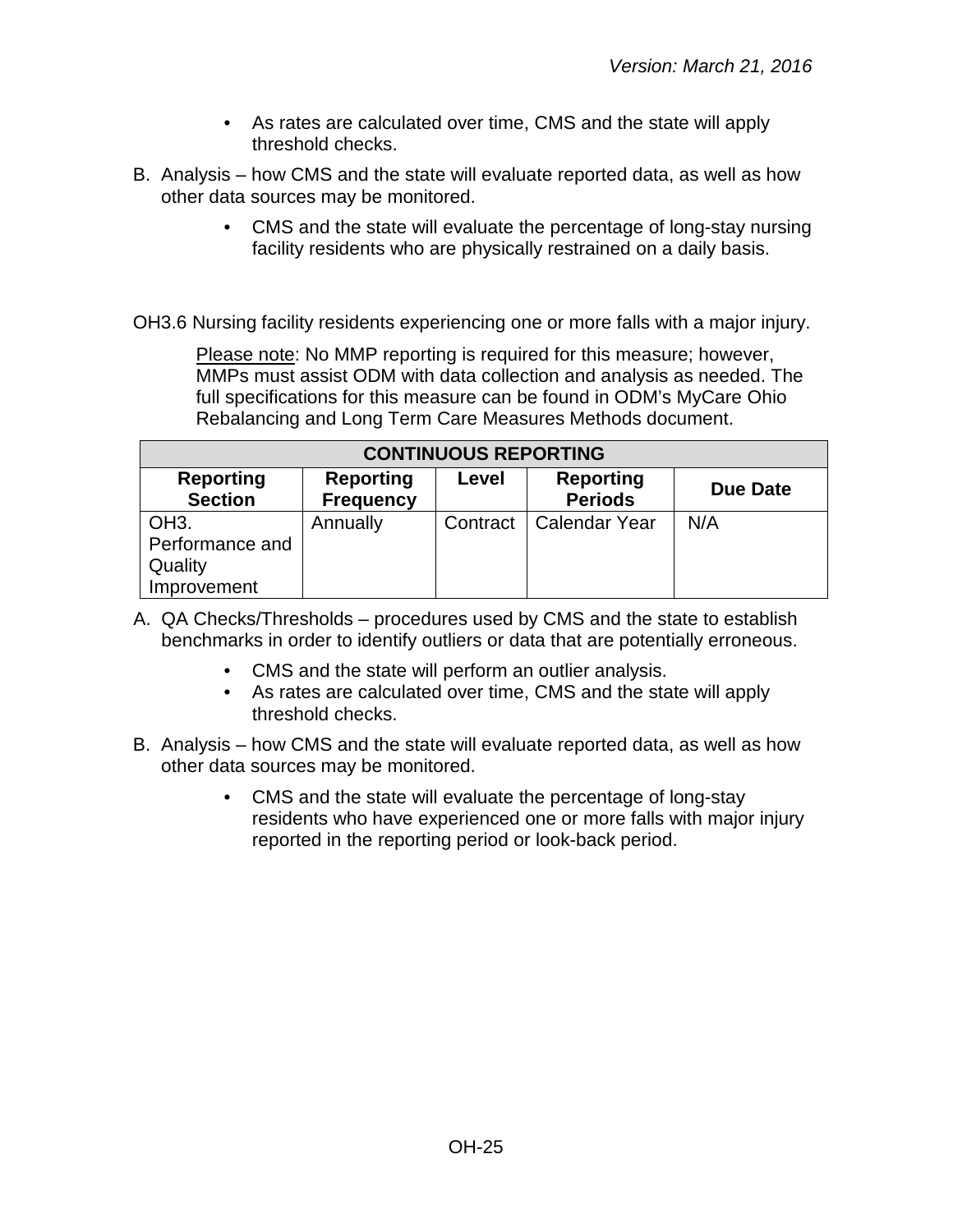OH3.7 Nursing facility residents with a urinary tract infection.

Please note: No MMP reporting is required for this measure; however, MMPs must assist ODM with data collection and analysis as needed. The full specifications for this measure can be found in ODM's MyCare Ohio Rebalancing and Long Term Care Measures Methods document.

| <b>CONTINUOUS REPORTING</b>                                    |                                      |          |                                    |          |
|----------------------------------------------------------------|--------------------------------------|----------|------------------------------------|----------|
| <b>Reporting</b><br><b>Section</b>                             | <b>Reporting</b><br><b>Frequency</b> | Level    | <b>Reporting</b><br><b>Periods</b> | Due Date |
| OH <sub>3</sub> .<br>Performance and<br>Quality<br>Improvement | Annually                             | Contract | <b>Calendar Year</b>               | N/A      |

A. QA Checks/Thresholds – procedures used by CMS and the state to establish benchmarks in order to identify outliers or data that are potentially erroneous.

- CMS and the state will perform an outlier analysis.
- As rates are calculated over time, CMS and the state will apply threshold checks.
- B. Analysis how CMS and the state will evaluate reported data, as well as how other data sources may be monitored.
	- CMS and the state will evaluate the percentage of long-stay residents who have a urinary tract infection.

OH3.8 Nursing facility diversion.<sup>i, ii</sup>

| <b>CONTINUOUS REPORTING</b>        |                                      |          |                                   |                 |
|------------------------------------|--------------------------------------|----------|-----------------------------------|-----------------|
| <b>Reporting</b><br><b>Section</b> | <b>Reporting</b><br><b>Frequency</b> | Level    | <b>Reporting</b><br><b>Period</b> | <b>Due Date</b> |
| OH <sub>3</sub> .                  | Annually                             | Contract | <b>Calendar Year</b>              | N/A             |
| Performance and                    |                                      |          |                                   |                 |
| Quality                            |                                      |          |                                   |                 |
| Improvement                        |                                      |          |                                   |                 |

- A. QA Checks/Thresholds procedures used by CMS and the state to establish benchmarks in order to identify outliers or data that are potentially erroneous.
	- For Demonstration Year 1, the benchmark is a minimum 5% decrease in the performance year rate compared to the baseline rate for the MMP's demonstration population. For more information,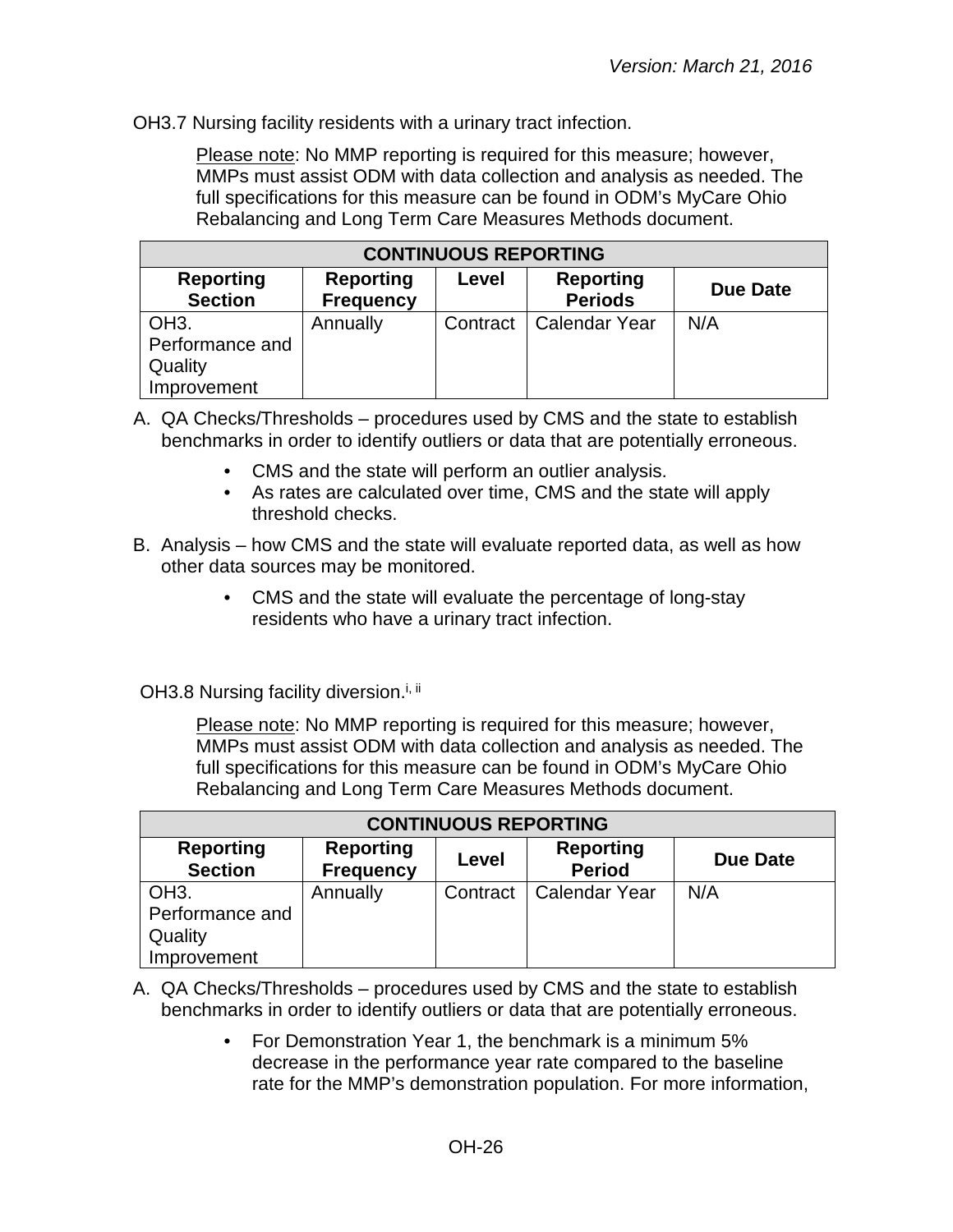refer to the Quality Withhold Technical Notes (DY 1): Ohio-Specific Measures.

- For Demonstration Years 2 and 3, guidance will be forthcoming on the established threshold for this measure.
- B. Analysis how CMS and the state will evaluate reported data, as well as how other data sources may be monitored.
	- CMS and the state will evaluate the number of total patient days in a nursing facility per 1,000 member months for members in the MMP during the measurement year.

OH3.9 High-risk residents with pressure ulcers.

| <b>CONTINUOUS REPORTING</b>                                    |                                      |          |                                   |                 |
|----------------------------------------------------------------|--------------------------------------|----------|-----------------------------------|-----------------|
| <b>Reporting</b><br><b>Section</b>                             | <b>Reporting</b><br><b>Frequency</b> | Level    | <b>Reporting</b><br><b>Period</b> | <b>Due Date</b> |
| OH <sub>3</sub> .<br>Performance and<br>Quality<br>Improvement | Annually                             | Contract | <b>Calendar Year</b>              | N/A             |

- A. QA Checks/Thresholds procedures used by CMS and the state to establish benchmarks in order to identify outliers or data that are potentially erroneous.
	- CMS and the state will perform an outlier analysis.
	- As rates are calculated over time, CMS and the state will apply threshold checks.
- B. Analysis how CMS and the state will evaluate reported data, as well as how other data sources may be monitored.
	- CMS and the state will evaluate the percentage of long-stay, highrisk residents with Stage II through IV pressure ulcers.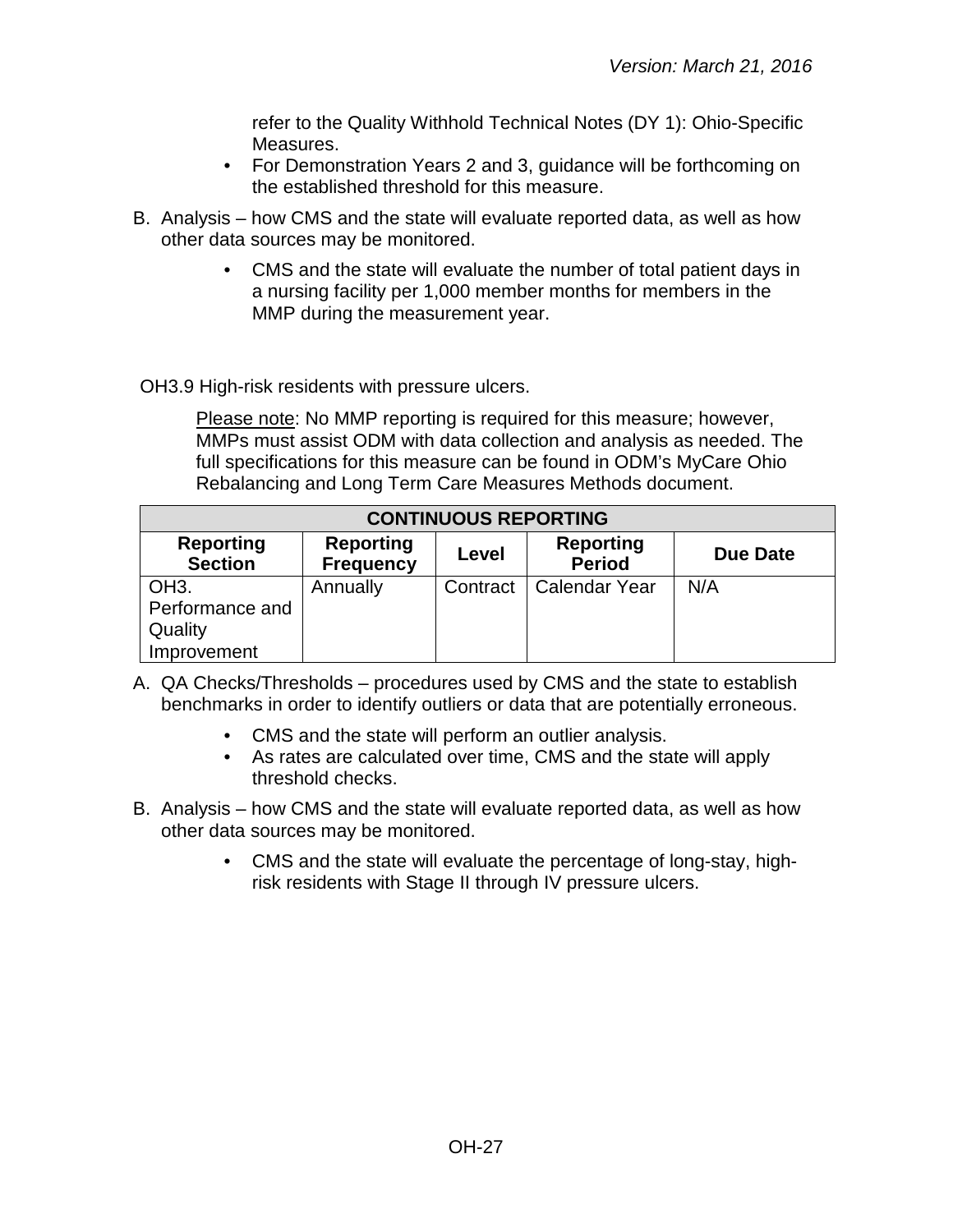# <span id="page-27-0"></span>**Section OHIV. Systems**

| <b>CONTINUOUS REPORTING</b>                                                                                                       |          |          |               |                                                                                           |  |
|-----------------------------------------------------------------------------------------------------------------------------------|----------|----------|---------------|-------------------------------------------------------------------------------------------|--|
| <b>Reporting</b><br><b>Reporting</b><br><b>Reporting Section</b><br><b>Due Date</b><br>Level<br><b>Period</b><br><b>Frequency</b> |          |          |               |                                                                                           |  |
| OH4. Organizational<br>Structure and<br>Staffing                                                                                  | Annually | Contract | Calendar Year | By the end of the<br>second month<br>following the last<br>day of the<br>reporting period |  |

OH4.1 MyCare Centralized Enrollee Record.

| <b>Element</b><br><b>Letter</b> | <b>Element Name</b>                                                                                                                                     | <b>Definition</b>                                                                                                                                                                               | <b>Allowable Values</b> |
|---------------------------------|---------------------------------------------------------------------------------------------------------------------------------------------------------|-------------------------------------------------------------------------------------------------------------------------------------------------------------------------------------------------|-------------------------|
| А.                              | Total number of<br>members whose<br>race data are<br>collected and<br>maintained in the<br><b>MyCare Centralized</b><br>Enrollee Record.                | Total number of<br>members enrolled at<br>the end of the reporting<br>period whose race data<br>are collected and<br>maintained in the<br><b>MyCare Centralized</b><br>Enrollee Record.         | Field Type: Numeric     |
| <b>B.</b>                       | Total number of<br>members whose<br>ethnicity data are<br>collected and<br>maintained in the<br><b>MyCare Centralized</b><br>Enrollee Record.           | Total number of<br>members enrolled at<br>the end of the reporting<br>period whose ethnicity<br>data are collected and<br>maintained in the<br>MyCare Centralized<br>Enrollee Record.           | Field Type: Numeric     |
| C.                              | Total number of<br>members whose<br>primary language<br>data are collected<br>and maintained in<br>the MyCare<br><b>Centralized Enrollee</b><br>Record. | Total number of<br>members enrolled at<br>the end of the reporting<br>period whose primary<br>language data are<br>collected and<br>maintained in the<br>MyCare Centralized<br>Enrollee Record. | Field Type: Numeric     |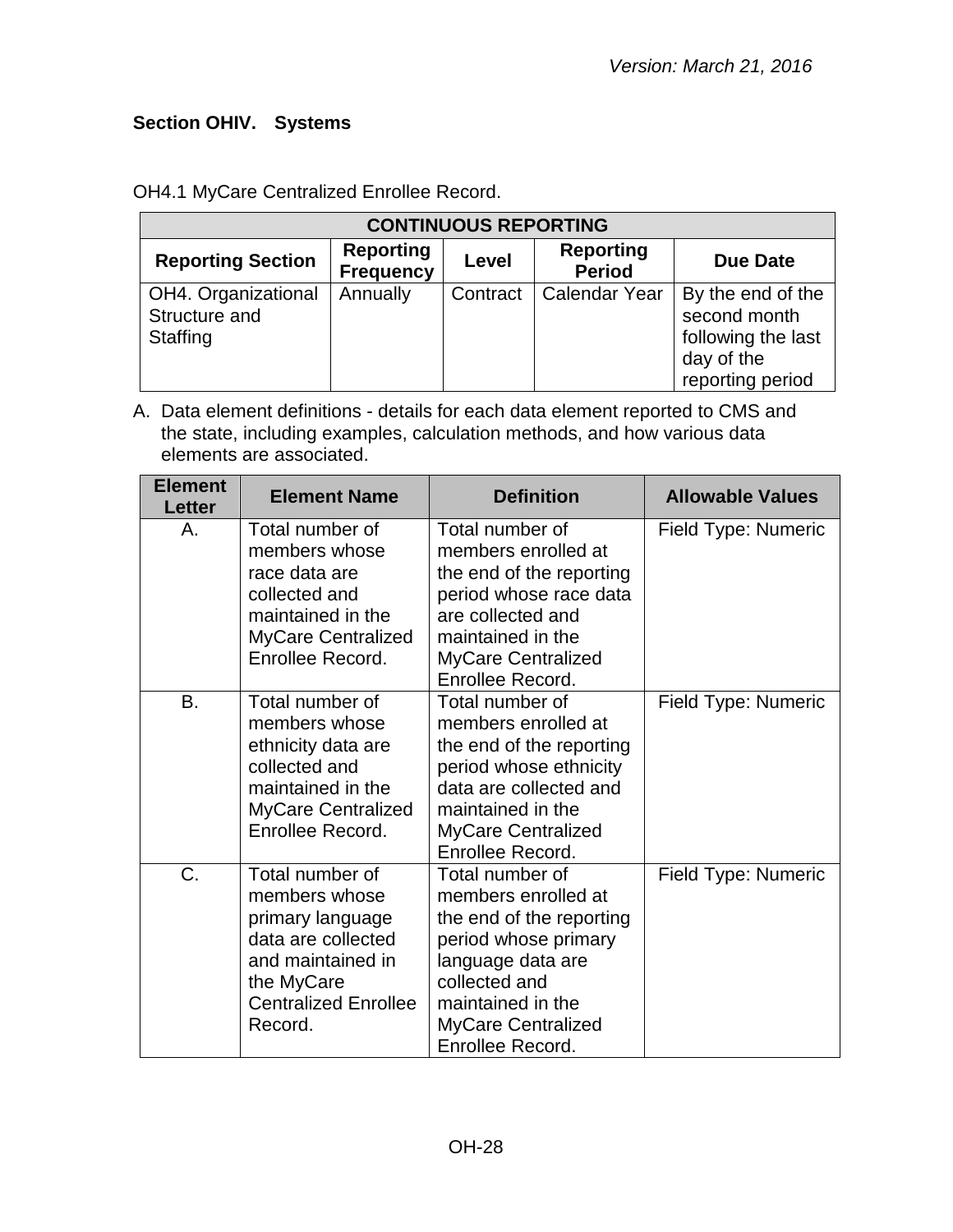| <b>Element</b><br><b>Letter</b> | <b>Element Name</b>                                                                                                                                 | <b>Definition</b>                                                                                                                                                                                  | <b>Allowable Values</b> |
|---------------------------------|-----------------------------------------------------------------------------------------------------------------------------------------------------|----------------------------------------------------------------------------------------------------------------------------------------------------------------------------------------------------|-------------------------|
| D.                              | Total number of<br>members whose<br>homelessness data<br>are collected and<br>maintained in the<br><b>MyCare Centralized</b><br>Enrollee Record.    | Total number of<br>members enrolled at<br>the end of the reporting<br>period whose<br>homelessness data are<br>collected and<br>maintained in the<br><b>MyCare Centralized</b><br>Enrollee Record. | Field Type: Numeric     |
| E.                              | Total number of<br>members whose<br>disability type data<br>are collected and<br>maintained in the<br><b>MyCare Centralized</b><br>Enrollee Record. | Total number of<br>members enrolled at<br>the end of the reporting<br>period whose disability<br>type data are collected<br>and maintained in the<br><b>MyCare Centralized</b><br>Enrollee Record. | Field Type: Numeric     |

- B. QA Checks/Thresholds procedures used by CMS and the state to establish benchmarks in order to identify outliers or data that are potentially erroneous.
	- CMS and the state will perform an outlier analysis.
	- As data are received from MMPs over time, CMS and the state will apply threshold checks.
- C. Edits and Validation Checks validation checks that should be performed by each MMP prior to data submission.
	- All data elements should be positive values.
- D. Analysis how CMS and the state will evaluate reported data, as well as how other data sources may be monitored. CMS and the state will obtain enrollment information and evaluate the percentage of members enrolled at the end of the reporting period whose:
	- Race data are collected and maintained in the MyCare Centralized Enrollee Record.
	- Ethnicity data are collected and maintained in the MyCare Centralized Enrollee Record.
	- Primary language data are collected and maintained in the MyCare Centralized Enrollee Record.
	- Homelessness data are collected and maintained in the MyCare Centralized Enrollee Record.
	- Disability type data are collected and maintained in the MyCare Centralized Enrollee Record.
- E. Notes additional clarifications to a reporting section. This section incorporates previously answered frequently asked questions.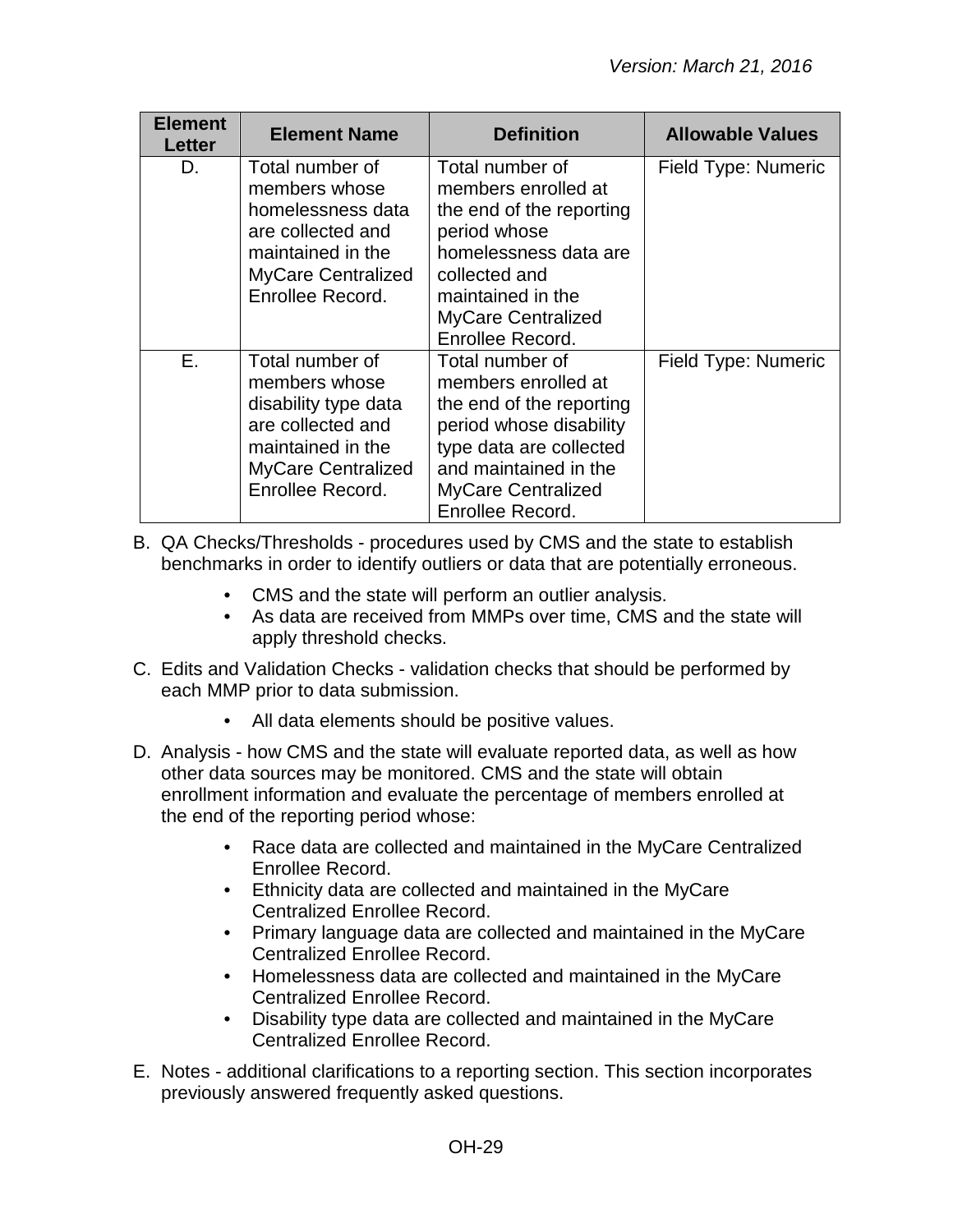- MMPs should include all members regardless of whether the member enrolled voluntarily or was passively enrolled. Medicaidonly members should not be included.
- For all data elements, please include the total number of members whose status is document in the MyCare Centralized Enrollee Record, regardless of the value.
	- i. For example, data element D captures the number of members whose homelessness data are collected and maintained in the MyCare Centralized Enrollee Record. MMPs should report the total number of members who have this information documented, even if the member is not homeless. The number reported should not simply represent the number of documented homeless members.
- F. Data Submission how MMPs will submit data collected to CMS and the state.
	- MMPs will submit data collected for this measure in the above specified format through a secure data collection site established by CMS. This site can be accessed at the following web address: [https://Financial-Alignment-Initiative.NORC.org](https://financial-alignment-initiative.norc.org/)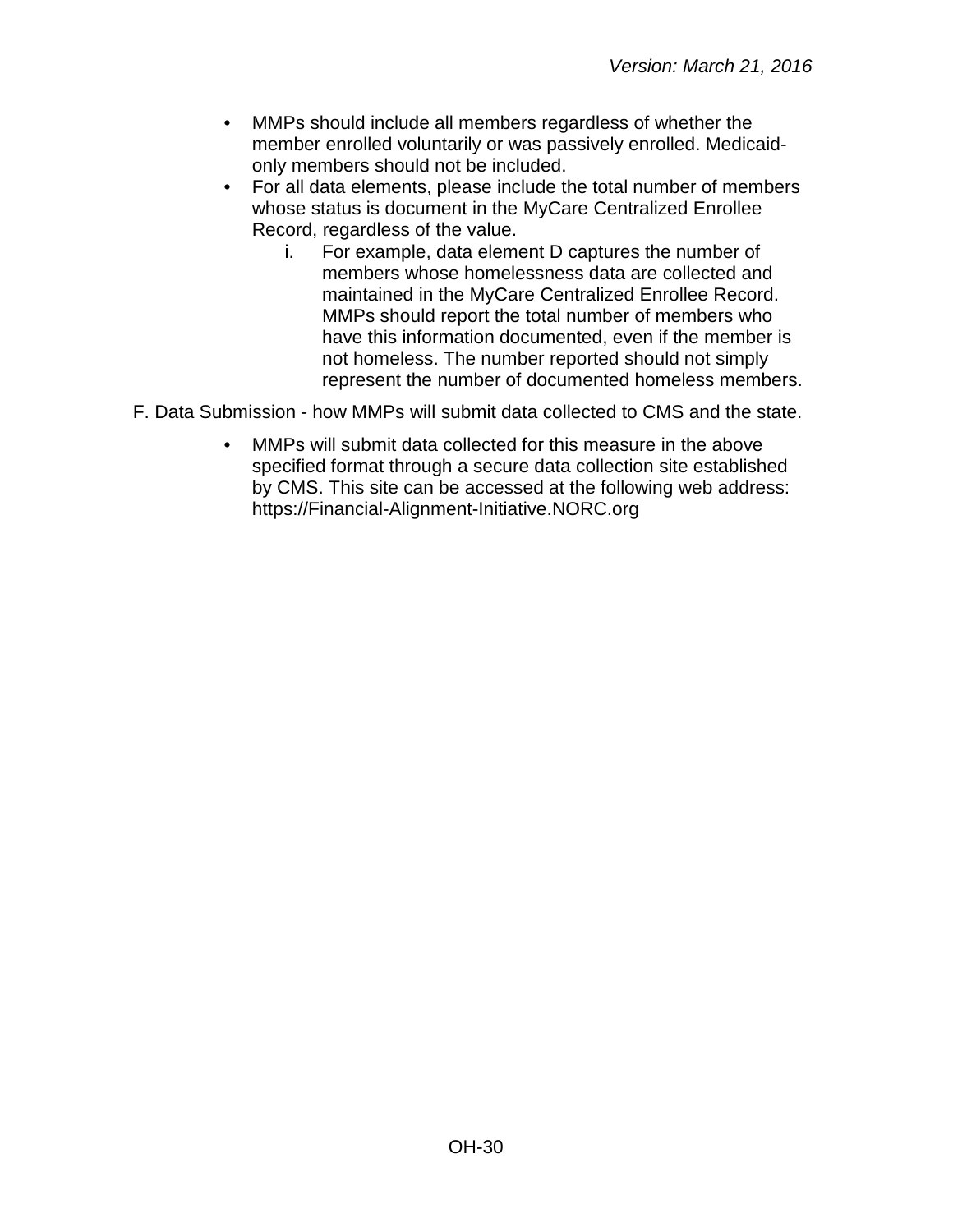## <span id="page-30-0"></span>**Section OHV. Utilization**

OH5.1 Unduplicated members receiving HCBS and unduplicated members receiving nursing facility services.

| <b>CONTINUOUS REPORTING</b>        |                                      |          |                                   |                                                                                           |  |  |  |
|------------------------------------|--------------------------------------|----------|-----------------------------------|-------------------------------------------------------------------------------------------|--|--|--|
| <b>Reporting</b><br><b>Section</b> | <b>Reporting</b><br><b>Frequency</b> | Level    | <b>Reporting</b><br><b>Period</b> | Due Date                                                                                  |  |  |  |
| OH5. Utilization                   | Annually                             | Contract | <b>Calendar Year</b>              | By the end of the<br>fourth month<br>following the last<br>day of the reporting<br>period |  |  |  |

| <b>Element</b><br><b>Letter</b> | <b>Element Name</b>                                                   | <b>Definition</b>                                                                                                                                                                                   | <b>Allowable</b><br><b>Values</b>              |
|---------------------------------|-----------------------------------------------------------------------|-----------------------------------------------------------------------------------------------------------------------------------------------------------------------------------------------------|------------------------------------------------|
| Α.                              | Total number of<br>members.                                           | Total number of<br>members that were<br>continuously enrolled in<br>the MMP for six months<br>during the reporting<br>period.                                                                       | Field Type: Numeric                            |
| <b>B.</b>                       | Total number of<br>members<br>receiving HCBS.                         | Of the total reported in<br>A, the number of<br>members receiving<br><b>HCBS</b> during the<br>reporting period who did<br>not receive nursing<br>facility services during<br>the reporting period. | Field Type: Numeric<br>Note: Is a subset of A. |
| C.                              | Total number of<br>members<br>receiving nursing<br>facility services. | Of the total reported in<br>A, the number of<br>members receiving<br>nursing facility services<br>during the reporting<br>period who did not<br>receive HCBS during the<br>reporting period.        | Field Type: Numeric<br>Note: Is a subset of A. |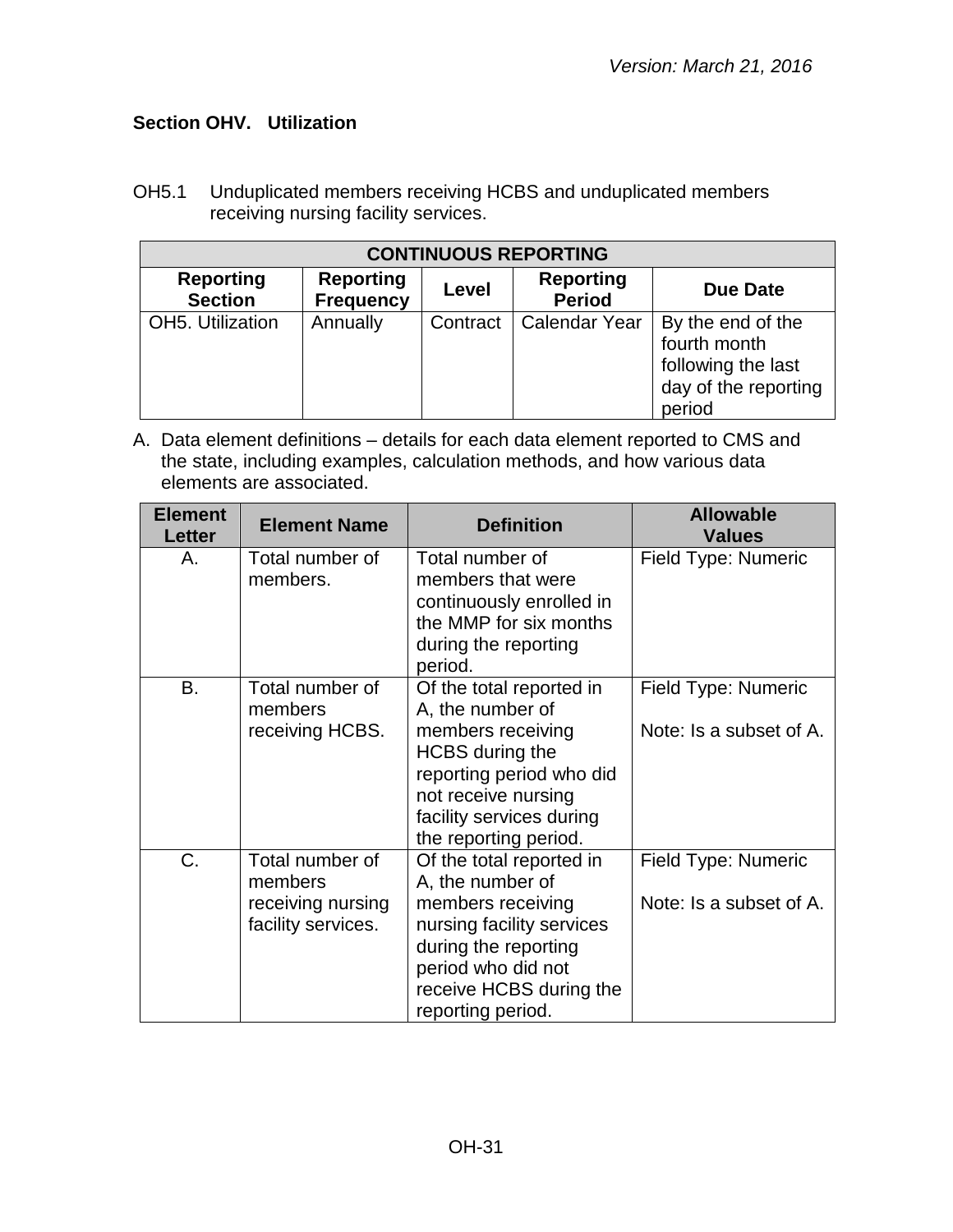| <b>Element</b><br><b>Letter</b> | <b>Element Name</b>                                                                                  | <b>Definition</b>                                                                                      | <b>Allowable</b><br><b>Values</b> |
|---------------------------------|------------------------------------------------------------------------------------------------------|--------------------------------------------------------------------------------------------------------|-----------------------------------|
| D.                              | Total number of<br>members                                                                           | Of the total reported in<br>A, the number of                                                           | Field Type: Numeric               |
|                                 | receiving both<br><b>HCBS</b> and<br>nursing facility<br>services during<br>the reporting<br>period. | members receiving both<br><b>HCBS</b> and nursing<br>facility services during<br>the reporting period. | Note: Is a subset of A.           |

- B. QA Checks/Thresholds procedures used by CMS and the state to establish benchmarks in order to identify outliers or data that are potentially erroneous.
	- CMS and the state will perform an outlier analysis.
	- As data are received from MMPs over time, CMS and the state will apply threshold checks.
- C. Edits and Validation checks validation checks that should be performed by each MMP prior to data submission.
	- Confirm those data elements listed above as subsets of other elements.
	- MMPs should validate that data elements B, C, and D are less than or equal to data element A.
	- All data elements should be positive values.
- D. Analysis how CMS and the state will evaluate reported data, as well as how other data sources may be monitored. CMS and the state will obtain enrollment data and will evaluate the percentage of members receiving:
	- HCBS during the reporting period who did not receive nursing facility services during the reporting period.
	- Nursing facility services during the reporting period who did not receive HCBS during the reporting period.
	- Both HCBS and nursing facility services during the reporting period.
- E. Notes additional clarifications to a reporting section. This section incorporates previously answered frequently asked questions.
	- MMPs should include all members regardless of whether the member enrolled voluntarily or was passively enrolled. Medicaidonly members should not be included.
	- MMPs should include all members who meet the criteria outlined in data element A, regardless if they are disenrolled as of the end of the reporting period (i.e., include all members regardless if they are currently enrolled or disenrolled as of the last day of the reporting period).
	- Members must be continuously enrolled for six months during the reporting period, with no gaps in enrollment, to be included in this measure.